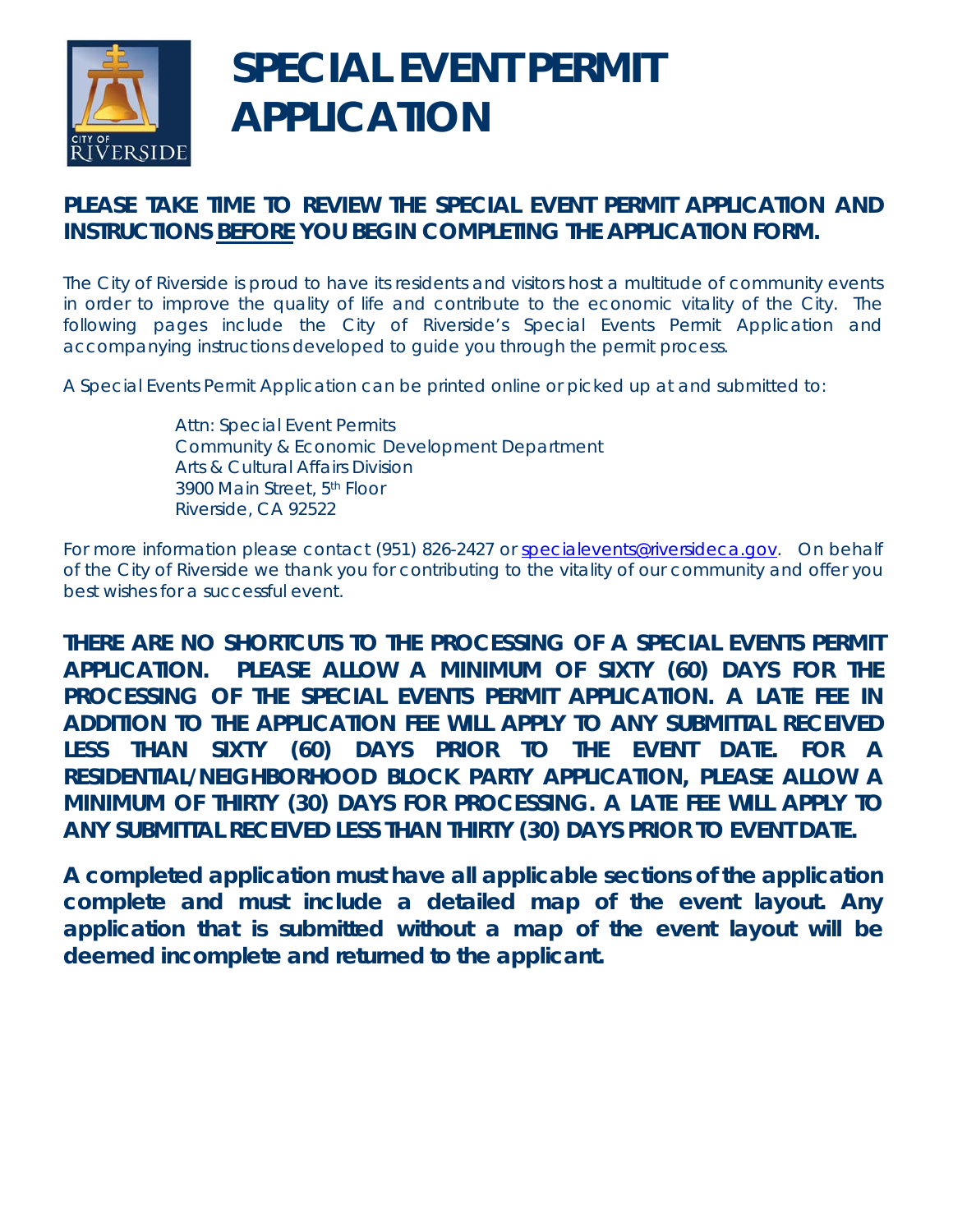# **TABLE OF CONTENTS**

|                                                                                   | 3  |
|-----------------------------------------------------------------------------------|----|
| SECTION I - CONTACT INFORMATION 5                                                 |    |
| SECTION II - EVENT INFORMATION <sub>17</sub>                                      |    |
|                                                                                   | 9  |
|                                                                                   |    |
| SECTION V - CATERING/FOOD & VENDOR INFORMATION __________________________________ |    |
|                                                                                   |    |
|                                                                                   |    |
|                                                                                   |    |
|                                                                                   |    |
|                                                                                   |    |
| SECTION XI - MISCELLANEOUS 19                                                     |    |
|                                                                                   |    |
|                                                                                   |    |
|                                                                                   | 22 |
| BLOCK PARTY PETITION FOR TEMPORARY STREET CLOSURE                                 | 23 |
|                                                                                   | 24 |
|                                                                                   | 25 |
| PARTICIPATING VENDOR LIST                                                         | 26 |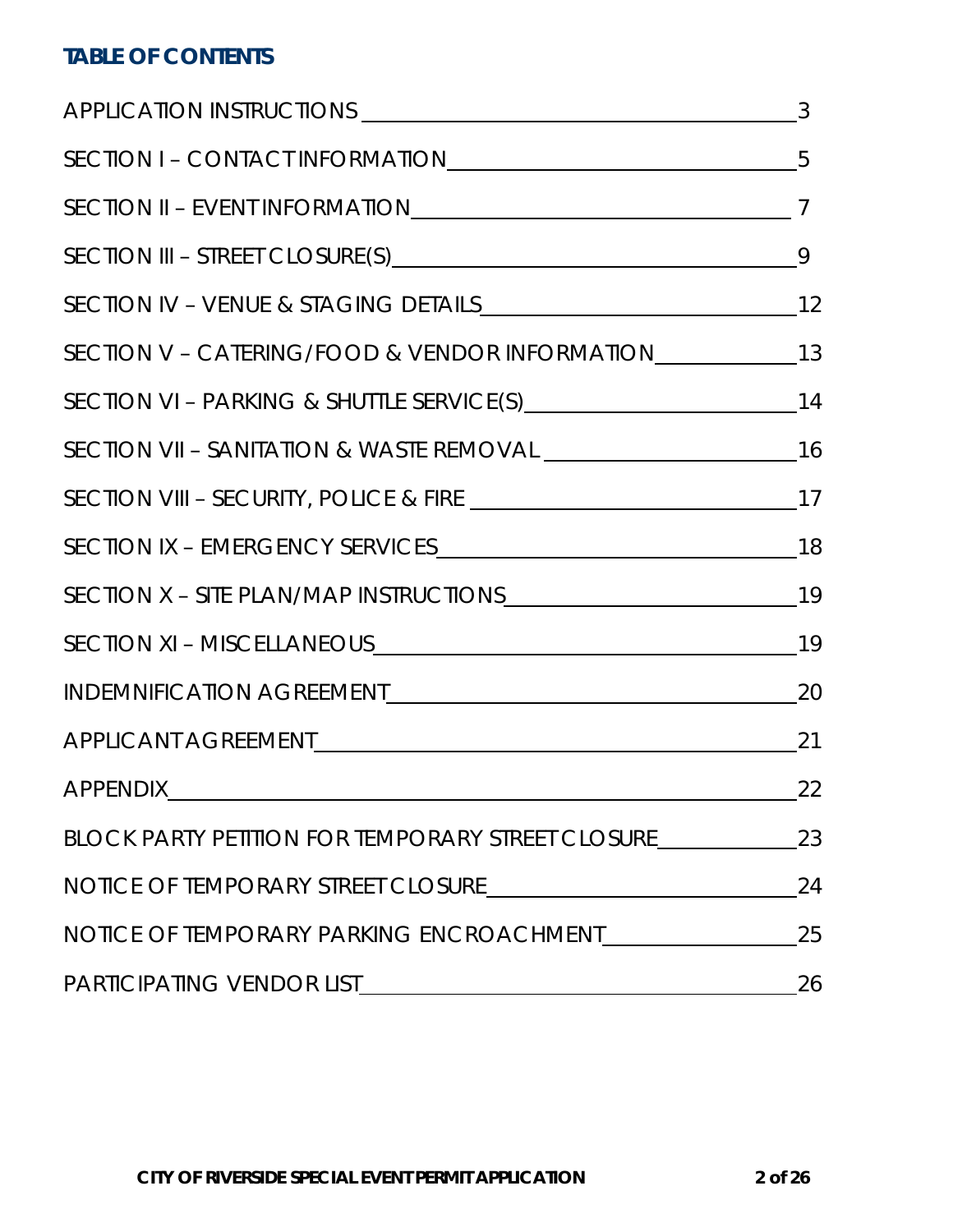# **INSTRUCTIONS**

Completed Special Events Permit Applications must be received no later than sixty (60) days prior to the event start date and may be submitted as early as six (6) months prior to the event start date. In general, any organized activity involving the use of, or having impact upon public property, street areas or the temporary use of private property in a manner that varies from its current land use, requires a permit. Residential/Neighborhood Block Party Permit Applications must be received no later than thirty (30) days prior to the event start date.

It is our goal to assist event organizers in planning safe and successful events that create a minimal impact on the communities and residents surrounding the events.

#### **COMMUNITY CALENDAR**

The City of Riverside provides a calendar of upcoming events on the internet. Information from your Permit Application is considered public information and may be used in developing the calendar of community events. The City of Riverside Community Calendar can be accessed at www.riversideca.gov/calendar. Please contact communitycalendar@riversideca.gov for more information.

#### **PERMIT APPLICATION PROCESS**

The Permit Application Process begins when the Event Organizer submits a completed Special Events Permit Application and Non-Refundable Permit Fee. During the initial application screening process you will be allowed time to provide all pending documents (e.g. Liability Insurance, secondary permits, etc.). Upon receipt of your completed Permit Application, a representative from the City will contact you. Thereafter, this person will serve as your City Liaison and will be your primary point of contact for the processing of your permit.

A completed application must have all applicable sections of the application complete and must include a detailed map of the event layout. Any application that is submitted without a map of the event layout will be deemed incomplete and returned to the applicant.

Your City Liaison will distribute, for review, copies of your Permit Application to all City Departments affected by your event. You may be contacted individually by these departments only if they have specific questions or concerns about your event. Please be aware that in some cases you may need to contact federal, state or county agencies in addition to the City of Riverside.

Throughout the Permit Application Process you will be notified if your event requires any additional information, permits, licenses or insurance. Delays in providing the requested items often delay the ability to finish the Permit Application Process and approve a Permit Application in a timely manner and could result in denial of the application.

**Note:** Keep in mind that acceptance of your Permit Application should in no way be construed as final approval or confirmation of your Permit Application.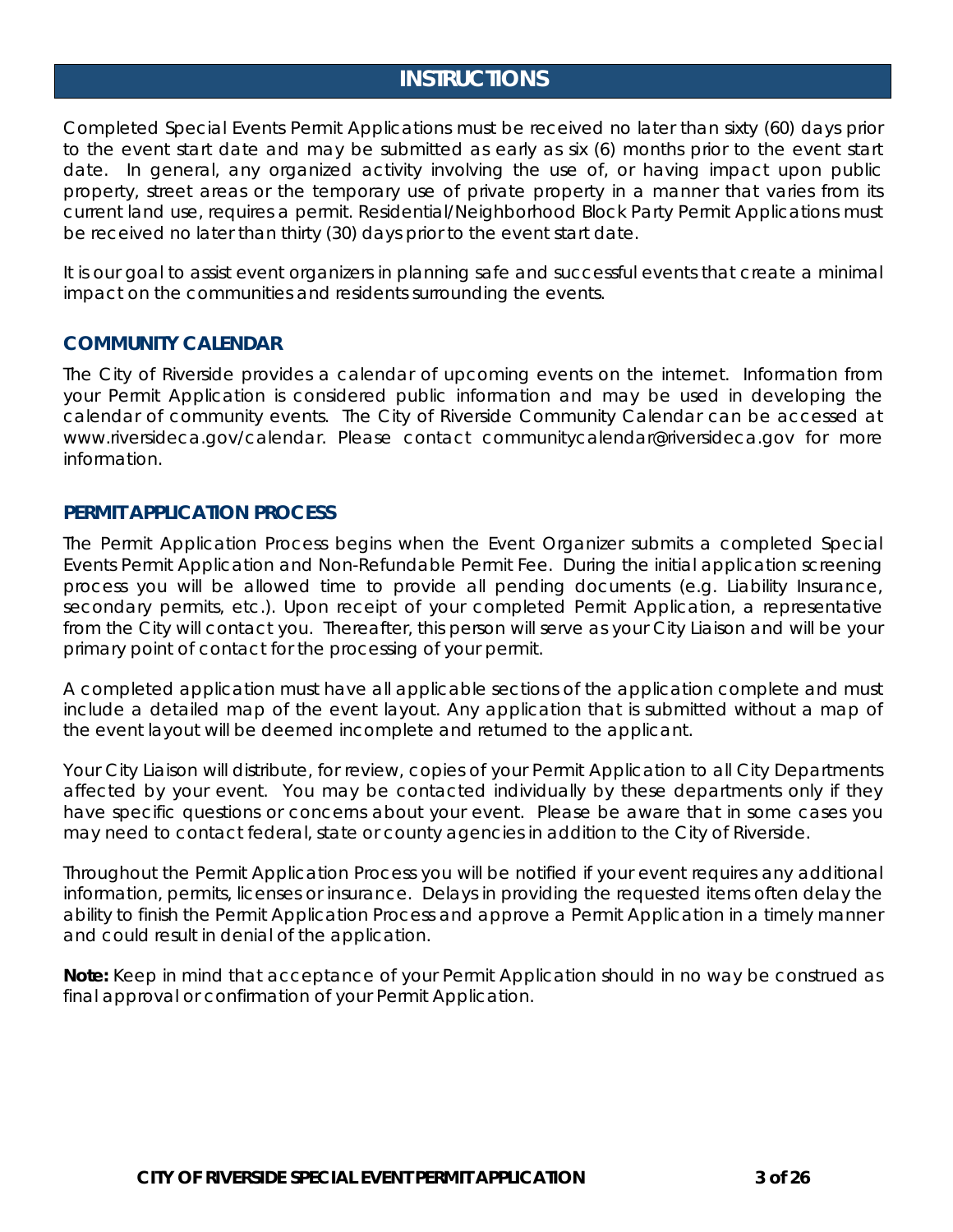### **NON-REFUNDABLE PERMIT FEE**

Fees are determined taking into consideration the status of the Host Organization. The Fee is established by resolution of the City Council and may not be waived. Payments must be made by check or money order made payable to the "City of Riverside" or by credit card. Cash payments will not be accepted. **A late fee will be applied if the application is submitted less than sixty (60) days from the date of the special event. For Residential/Neighborhood Block Permits, the late fee will be applied if application is submitted less than thirty (30) days from the date of the event.**

| <b>Residential/Neighborhood Block Party Permits</b>   |           |  |  |
|-------------------------------------------------------|-----------|--|--|
| <b>Permit Fee</b>                                     | Late Fee* |  |  |
| \$25.00                                               | \$30.00   |  |  |
| <b>Non-Profit Organizations</b>                       |           |  |  |
| <b>Permit Fee</b>                                     | Late Fee* |  |  |
| \$75.00                                               | \$300.00  |  |  |
| <b>Professional Corporation/Business/Organization</b> |           |  |  |
| <b>Permit Fee</b>                                     | Late Fee* |  |  |
| \$100.00                                              | \$300.00  |  |  |

### **\*Late Fee is in addition to Permit Fee.**

### **CANCELLATION POLICY**

Should Event Organizer, for any reason, need to cancel their event they must first notify their City Liaison. Written notice of cancellation must be received in our office no later than thirty (30) days prior to the event start date. Cancellations must be in written form; verbal cancellations will not be accepted.

Please keep in mind that Permit Fees are non-refundable. It is also possible that fees related to Police Services will still be incurred. Please contact your City Liaison for more details.

### **SUBMISSION**

Please submit your completed Special Events Permit Application to the City of Riverside – Community & Economic Development Department, Arts & Cultural Affairs Division (address below) or via email to specialevents@riversideca.gov.

You may also mail your Application to: Attn: Special Event Permits Community & Economic Development Department Arts & Cultural Affairs Division 3900 Main Street, 5th Floor Riverside, CA 92522

Please review the Special Event Permit Application Packet in its entirety. If you have additional questions please contact (951) 826-2427 or specialevents@riversideca.gov.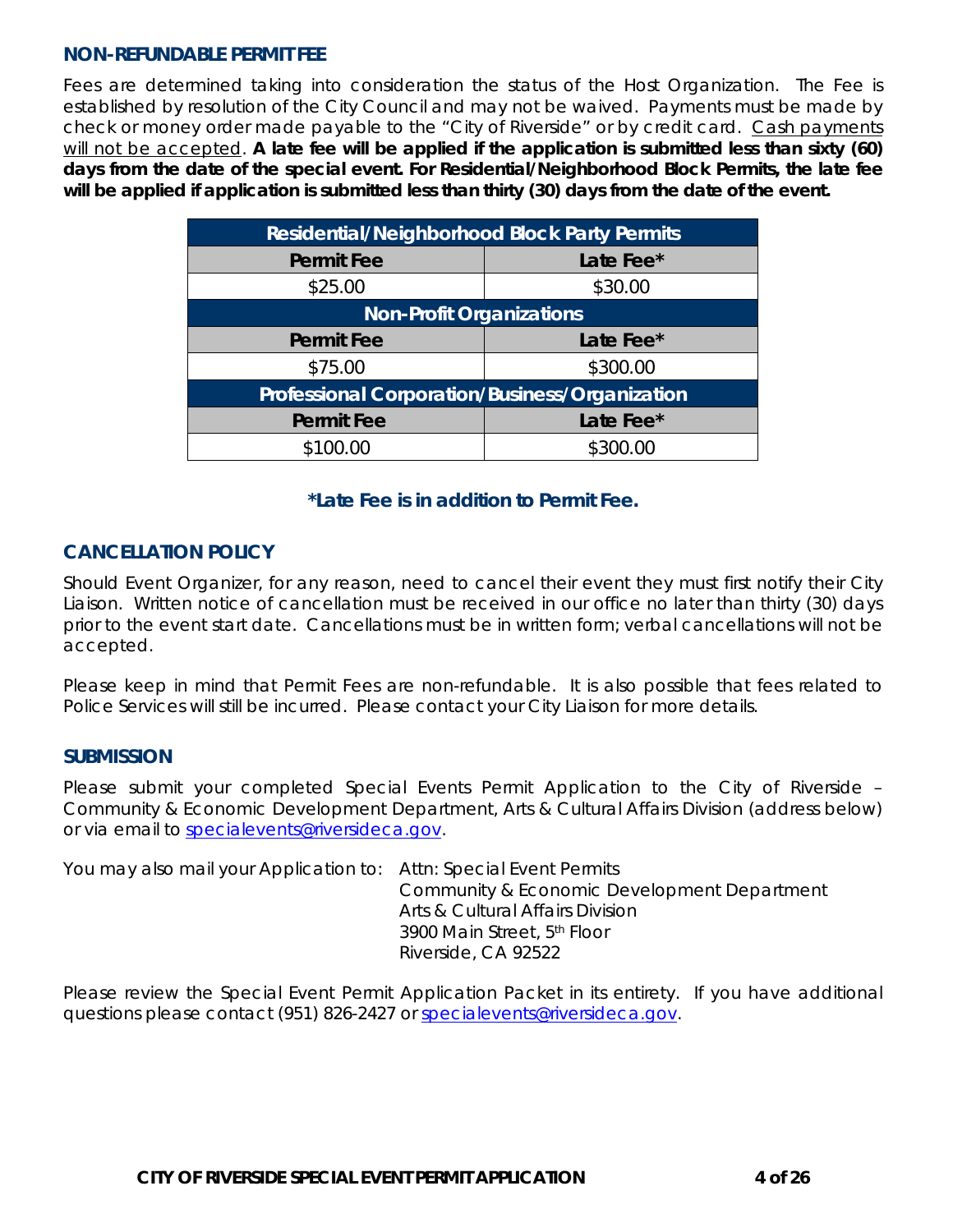#### **SECTION I – CONTACT INFORMATION \*Required information. Please complete entire section**

### **Host Organization\***

Host Organization is the organization accepting all financial responsibility for the event and provides the required insurance.

|                                          | Type of Organization: Corporation<br>(Non-Profit must provide copy of determination letter)            | $\Box$ LLC | $\Box$ Non-Profit |       |
|------------------------------------------|--------------------------------------------------------------------------------------------------------|------------|-------------------|-------|
|                                          | Mailing Address: (Street Address)                                                                      | (City)     | (State)           | (Zip) |
| (If different) (Street Address)          |                                                                                                        | (City)     | (State)           | (Zip) |
|                                          | Primary Phone Number: ( ) The Fax Number: ( ) Primary Phone Number: ( )                                |            |                   |       |
|                                          |                                                                                                        |            |                   |       |
| <b>Event Organizer*</b><br>Event Permit. | Event Organizer is the applicant given authorization by the host organization to apply for the Special |            |                   |       |
|                                          |                                                                                                        |            |                   |       |
|                                          | Mailing Address: (Street Address) (City)                                                               |            | (State)           | (Zip) |
|                                          | Phone Number: ( ) Cell Phone Number: ( ) )                                                             |            |                   |       |
|                                          |                                                                                                        |            |                   |       |
| <b>Secondary Organizer*</b>              | It is recommended that Event Organizer provide contact information for a Secondary Organizer.          |            |                   |       |
|                                          |                                                                                                        |            |                   |       |
|                                          | Mailing Address: (Street Address)                                                                      | (City)     | (State)           | (Zip) |
|                                          |                                                                                                        |            |                   |       |
|                                          |                                                                                                        |            |                   |       |
|                                          | Only those authorized as event organizer and secondary organizer will be able to make                  |            |                   |       |

**changes to the application.**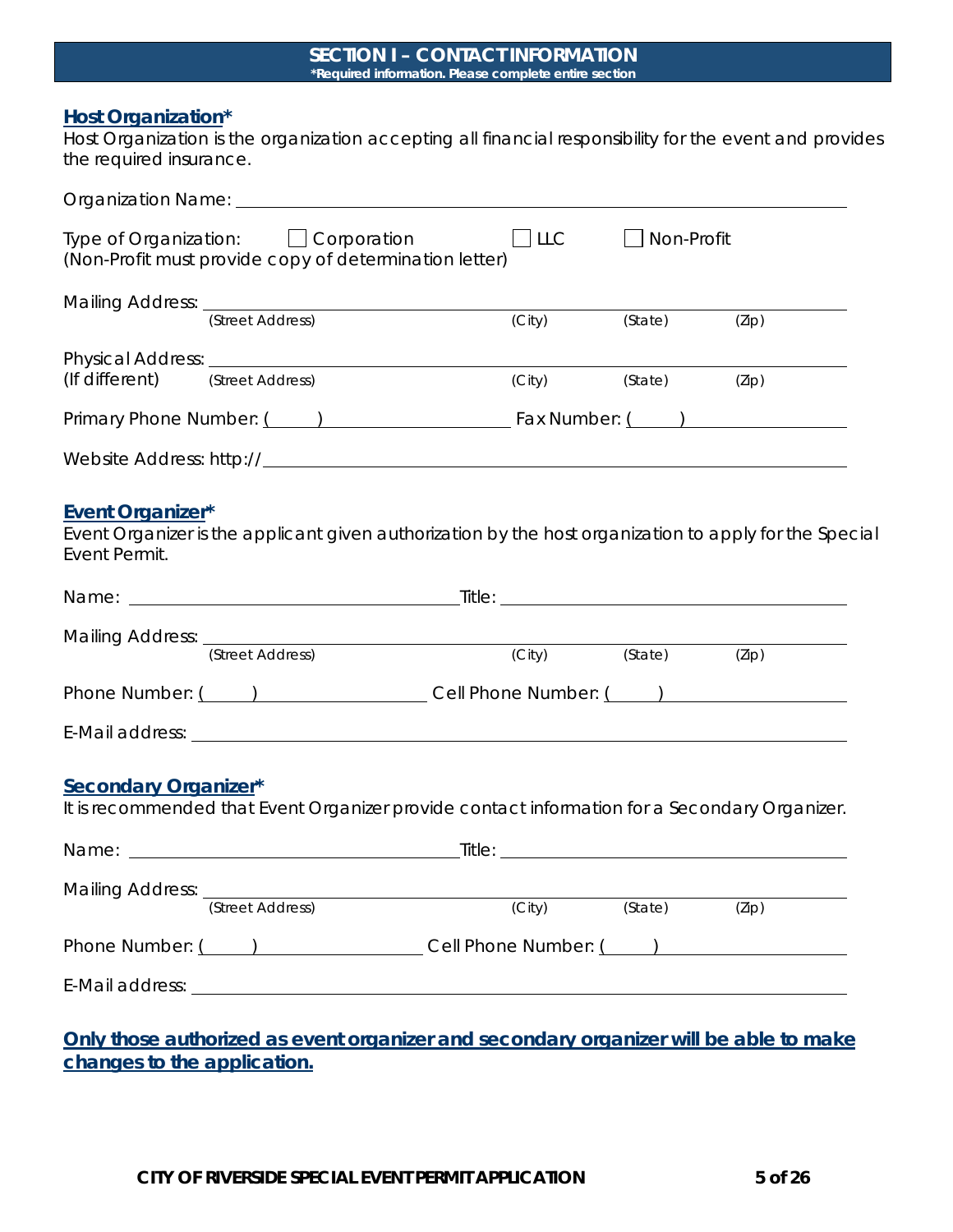# **On-Site Contact**

Contact information for the person who will be on-site and will be the primary contact on the day(s) of the event.

| $\Box$ Check if same as above for Event Organizer or Secondary Organizer |                                                                                                                                                                                                                                |  |        |                        |       |  |
|--------------------------------------------------------------------------|--------------------------------------------------------------------------------------------------------------------------------------------------------------------------------------------------------------------------------|--|--------|------------------------|-------|--|
|                                                                          |                                                                                                                                                                                                                                |  |        |                        |       |  |
|                                                                          | (Street Address)                                                                                                                                                                                                               |  | (City) | (State)                | (Zip) |  |
|                                                                          | Phone Number: ( )                                                                                                                                                                                                              |  |        | Cell Phone Number: ( ) |       |  |
|                                                                          | E-Mail address: E-Mail and The Second State Second State State State State State State State State State State State State State State State State State State State State State State State State State State State State Sta |  |        |                        |       |  |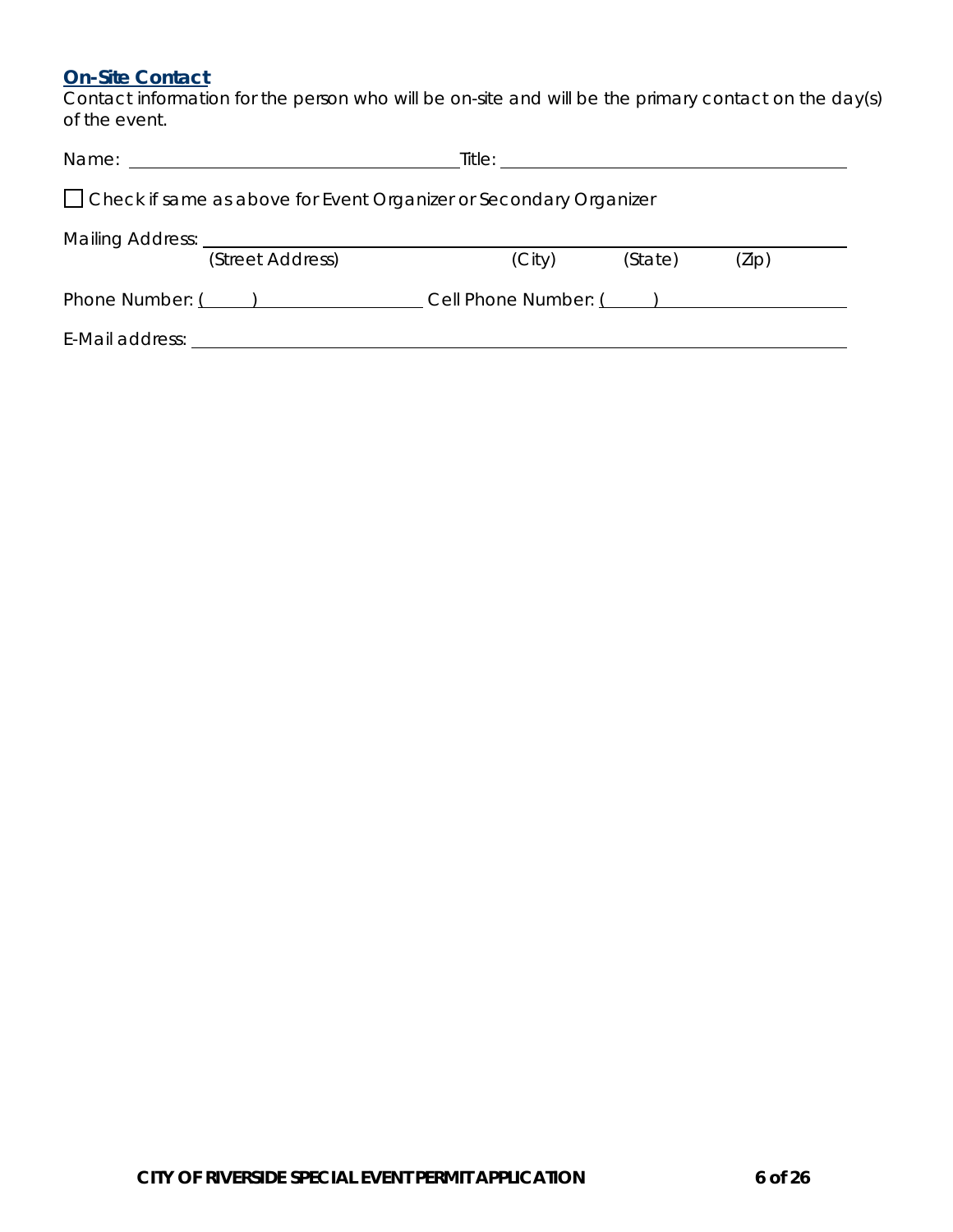# **SECTION II – EVENT INFORMATION**

# **\*REQUIRED INFORMATION. Please complete entire section.**

# **Event Details\***

|                                           | Type of Event: $\Box$ 5k or 10k Runs             | <b>Bike Races</b> | <b>Block Party</b><br>$\mathbf{I}$    | Celebration                                                                                             |
|-------------------------------------------|--------------------------------------------------|-------------------|---------------------------------------|---------------------------------------------------------------------------------------------------------|
|                                           | Ceremony                                         | Concert           | $\Box$ Festival                       | Fundraiser                                                                                              |
|                                           | <b>Farmers Market</b>                            | Marathon          | Half-Marathon                         | Parade                                                                                                  |
|                                           | Procession                                       | Street Fair       | Walkathons                            | Car Show                                                                                                |
|                                           |                                                  |                   |                                       |                                                                                                         |
|                                           | Detailed Event Description (50-Word Minimum):    |                   |                                       |                                                                                                         |
|                                           |                                                  |                   |                                       |                                                                                                         |
|                                           |                                                  |                   |                                       |                                                                                                         |
|                                           |                                                  |                   |                                       |                                                                                                         |
|                                           |                                                  |                   |                                       |                                                                                                         |
| Is this an annual event?                  | $\blacksquare$ Yes                               | No                |                                       |                                                                                                         |
| Is this a multi-day event?                | Yes                                              | $\Box$ No         | If so, how many days? $\frac{1}{2}$   |                                                                                                         |
|                                           | Is there an admission fee? $\vert \ \vert$ Yes   | No                |                                       | If yes, please include admission fee(s) $\frac{1}{2}$                                                   |
|                                           |                                                  |                   |                                       |                                                                                                         |
|                                           | What is the anticipated attendance?              |                   | Overall: <u>_____________</u>         | Daily: $\_\_$                                                                                           |
|                                           | Previous year's attendance (if applicable):      |                   | Overall: <u>_______________</u>       | Daily: _______________                                                                                  |
| Event Set-Up & Tear-Down*<br>information. |                                                  |                   |                                       | If you will be utilizing street closures please refer to the next section to provide all street closure |
|                                           | How many days will your organization require to: |                   |                                       | Set-Up: _____________Tear Down: _________                                                               |
|                                           | (Day of Week) (Date)                             |                   |                                       | Event Set-Up Time: ______ to ________                                                                   |
|                                           | Event Start Date: (Day of Week) (Date)           |                   | Event Start Time: _____________ AM/PM |                                                                                                         |
|                                           | Event End Date: (Day of Week) (Date)             |                   |                                       |                                                                                                         |
|                                           | (Day of Week)                                    | (Date)            |                                       | Event Tear-Down Time: _______ to ______                                                                 |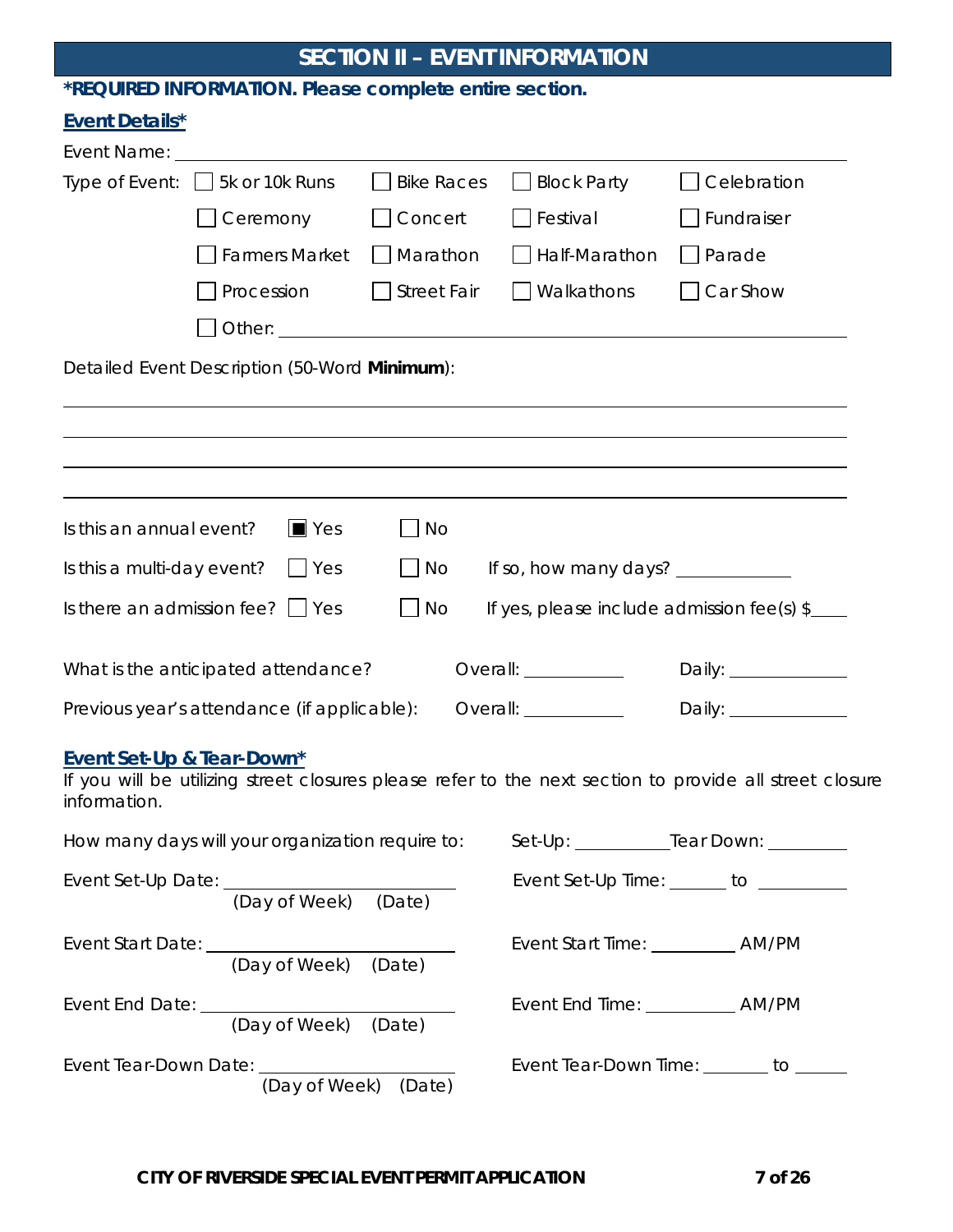If your event is a multi-day event, please complete the following information for each separate date. Space is provided for five (5) additional entries. If your event is longer than five (5) days, please attach an additional sheet of paper with the requested information.

| <b>Additional Day One:</b>                          |                                         |  |
|-----------------------------------------------------|-----------------------------------------|--|
| Event Set-Up Date: ___________________________      | Event Set-Up Time: _________ to _______ |  |
|                                                     | Event Start Time: ___________ AM/PM     |  |
|                                                     | Event End Time: ____________ AM/PM      |  |
|                                                     | Event Tear-Down Time: ______ to _______ |  |
| <b>Additional Day Two:</b>                          |                                         |  |
| Event Set-Up Date: <u>_________________________</u> | Event Set-Up Time: _______ to ________  |  |
|                                                     | Event Start Time: ____________ AM/PM    |  |
|                                                     | Event End Time: _____________ AM/PM     |  |
| Event Tear-Down Date: ________________________      | Event Tear-Down Time: _____ to ______   |  |
| <b>Additional Day Three:</b>                        |                                         |  |
|                                                     | Event Set-Up Time: _______ to ________  |  |
|                                                     |                                         |  |
|                                                     | Event End Time: _____________ AM/PM     |  |
| Event Tear-Down Date: _______________________       | Event Tear-Down Time: _____ to ______   |  |
| <b>Additional Day Four:</b>                         |                                         |  |
| Event Set-Up Date: National Assembly Date:          | Event Set-Up Time: _______ to _______   |  |
|                                                     | Event Start Time: ___________ AM/PM     |  |
|                                                     |                                         |  |
| Event Tear-Down Date: ______________________        | Event Tear-Down Time: _____ to ______   |  |
| <b>Additional Day Five:</b>                         |                                         |  |
|                                                     | Event Set-Up Time: _______ to ________  |  |
|                                                     | Event Start Time: ___________ AM/PM     |  |
|                                                     | Event End Time: ____________ AM/PM      |  |
|                                                     | Event Tear-Down Time: _____ to ______   |  |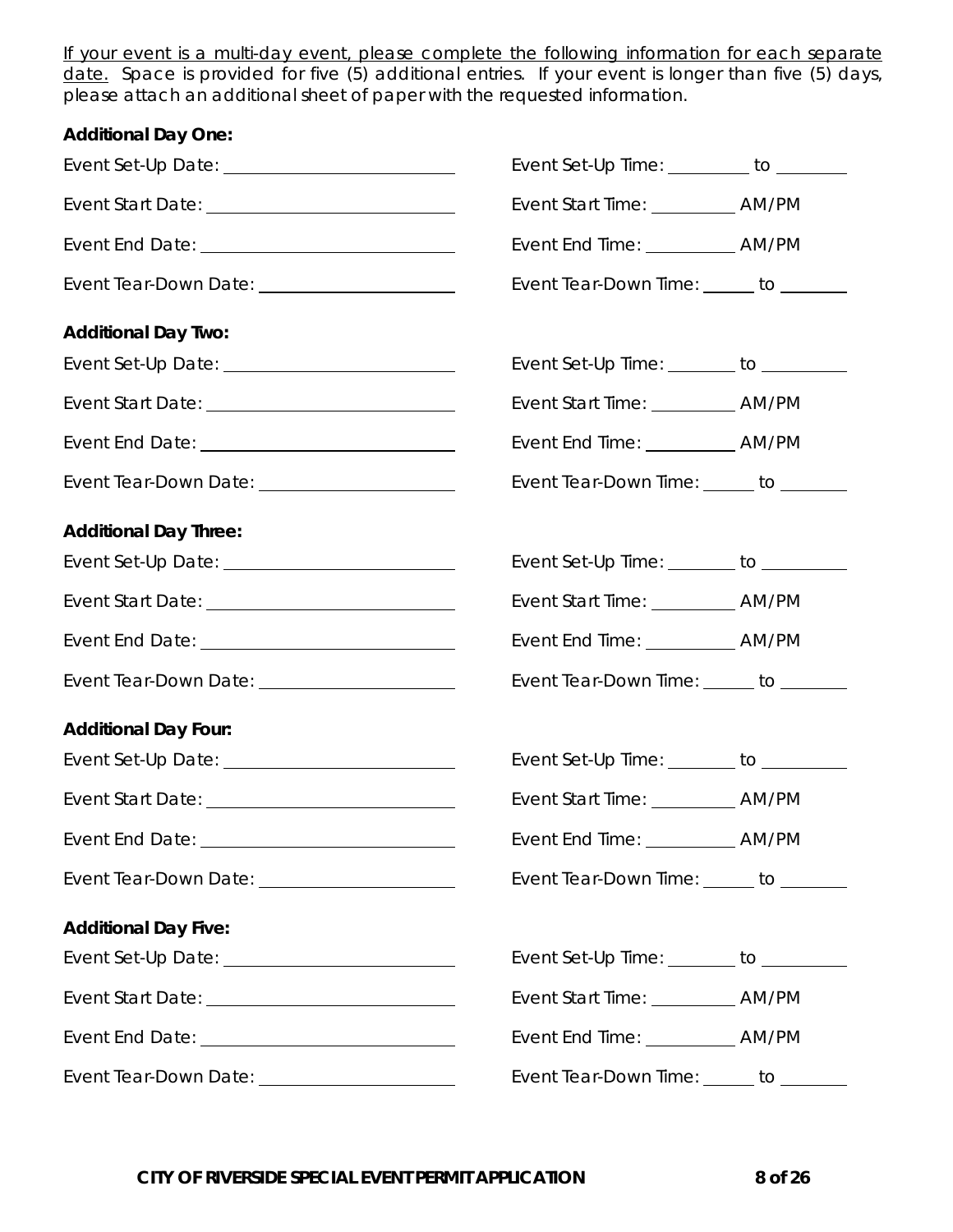# **SECTION III – STREET CLOSURE(S)**

### **Block Party Event/Petition for Temporary Street Closure**

The City of Riverside requires signatures from all affected residents/businesses both on and/or adjacent to a proposed street closure. Signatures and addresses will be cross-checked, with the completed map, by the Riverside Police Department prior to final approval. If any affected residents/businesses have not signed this petition, indicate the address and reason(s) below (i.e. resident on vacation, unable to connect with resident, disapproves of street closure, etc.)

Please use the "Block Party Petition for Temporary Street Closure" form located in the Appendix as proof of notice of the proposed street closure.

This "Block Party Petition for Temporary Street Closure" document may be reproduced as needed.

#### **Notice of Temporary Street Closure\***

The City of Riverside requires that all affected residents/businesses both on and adjacent to a proposed street closure be notified of such a street closure.

Please use the "Notice of Temporary Street Closure" form located in the Appendix as proof of notice of the proposed street closure. This "Notice of Temporary Street Closure" document may be reproduced as needed.

### **Street Closure(s)**

| Closure Start Date: |               |        | <b>Closure Start Time:</b> | AM/PM |
|---------------------|---------------|--------|----------------------------|-------|
|                     | (Day of Week) | (Date) |                            |       |
| Closure End Date:   |               |        | Closure End Time:          | AM/PM |
|                     | (Day of Week) | (Date) |                            |       |

If your event requires multi-day street closures, please complete the following information for each separate date. Space is provided for five (5) additional entries. If your event requires street closures longer than five (5) days, please attach an additional sheet of paper with the requested information.

#### **Additional Day One:**

| <b>Additional Day Two:</b>                               |                                                              |
|----------------------------------------------------------|--------------------------------------------------------------|
|                                                          |                                                              |
|                                                          |                                                              |
| <b>Additional Day Three:</b>                             |                                                              |
|                                                          |                                                              |
|                                                          |                                                              |
| CITY OF BUJERCIDE CREQUAL EVENIT BEDIJIT A BRUJO A TIONI | $\mathcal{L}$ . If $\mathcal{L}$ is the set of $\mathcal{L}$ |

**CITY OF RIVERSIDE SPECIAL EVENT PERMIT APPLICATION 9 of 26**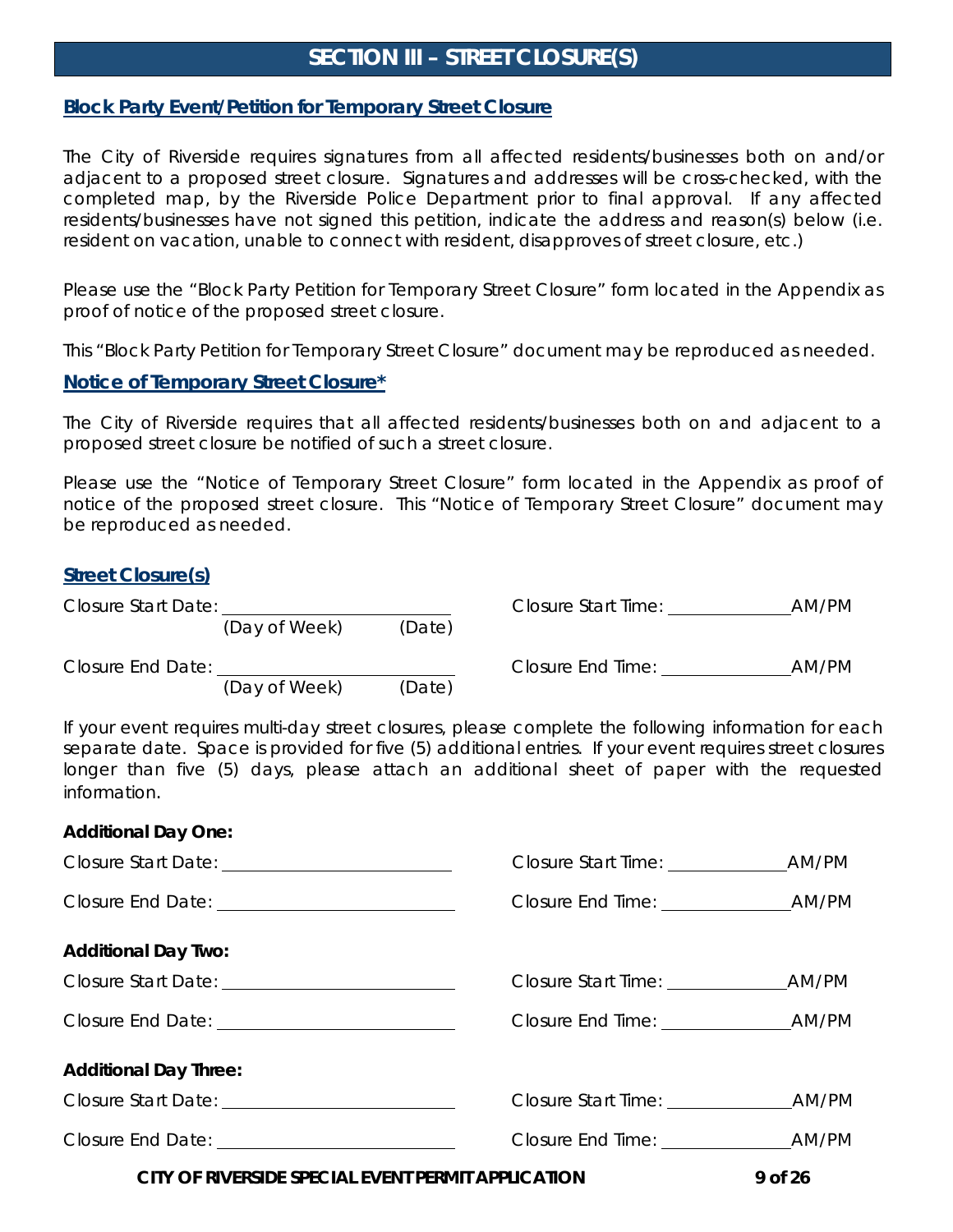### **Barricade Equipment\***

Does Host Organization have its own barricade equipment?  $\Box$  Yes  $\Box$  No

If not, please indicate how Host Organization will meet all barricade requirements.

Host Organization will rent barricade equipment from a private company. Host Organization will set-up and tear-down barricade equipment.

 $\Box$ Host Organization will rent barricade equipment from a private company. Private Company will set- up and tear-down barricade equipment.

If renting from or hiring a private company, please provide the following information.

| (Street Address)                | (City) | (State) | (Zip) |  |
|---------------------------------|--------|---------|-------|--|
|                                 |        |         |       |  |
| (If different) (Street Address) | (City) | (State) | (Zip) |  |
|                                 |        |         |       |  |
| Primary Contact Number: ( )     |        |         |       |  |
|                                 |        |         |       |  |
| Secondary Contact Number: ( )   |        |         |       |  |
|                                 |        |         |       |  |
| Email: ________________________ |        |         |       |  |

### **INSURANCE**

Host Organization and/or Event Organizer must provide a General Liability Insurance Certificate providing evidence of general liability insurance coverage in the minimum amount of \$1,000,000 combined single limit, \$2,000,000 aggregate AND \$1,000,000 Auto Liability if the event includes any moving vehicles including golf carts AND an additional insured endorsement naming the City of Riverside, its officers, employees and agents' as additional insured. \$1,000,000 Liquor Liability if the event is selling alcohol. \$1,000,000 Liquor Host if the event is distributing alcohol at no charge. All vendors participating in the event and service providers must provide insurance as well as all contracted services for the event i.e. Security services, rentals, traffic management, etc. **This document must be submitted no later than fifteen (15) days prior to the event start date.**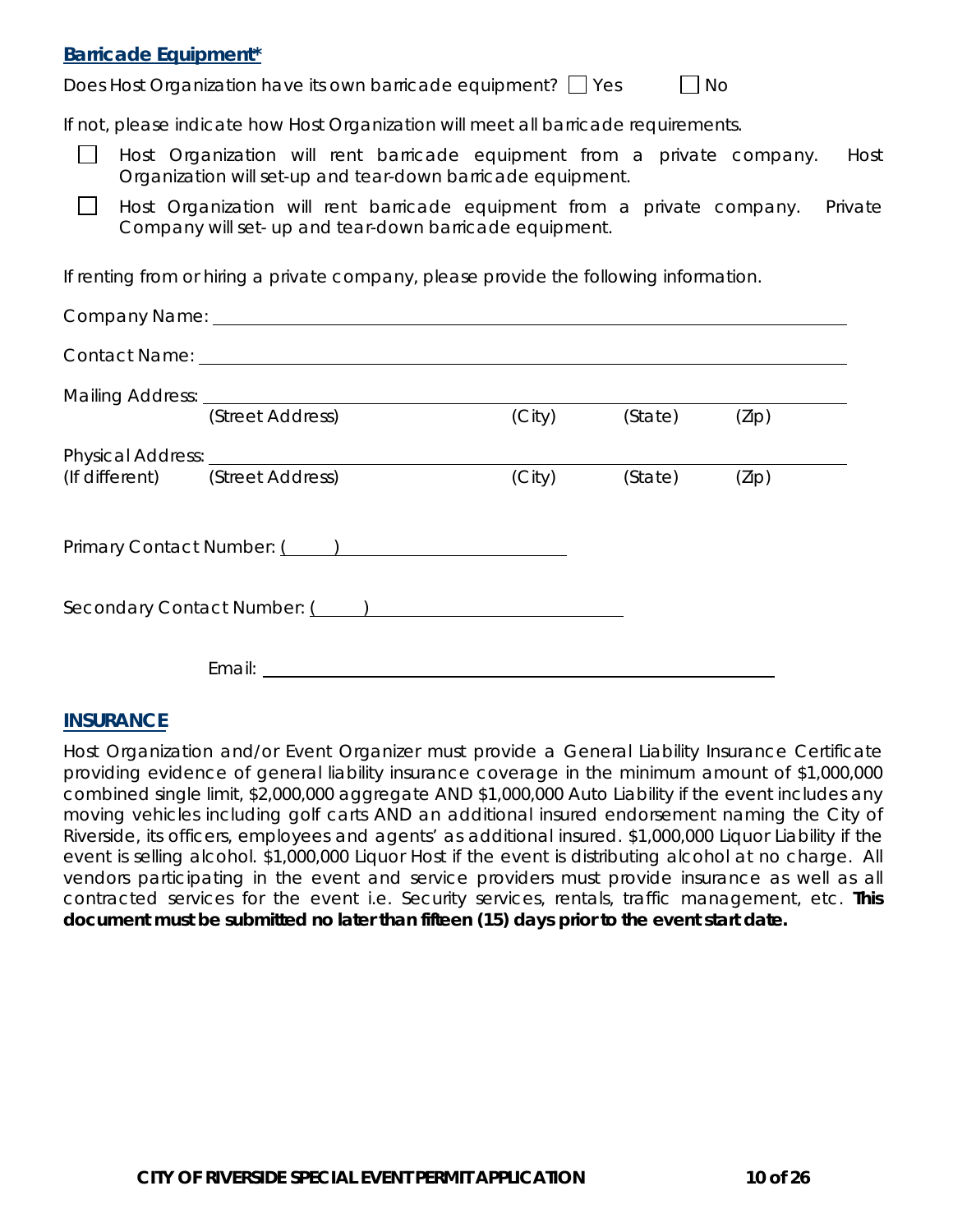### **Traffic Plan\***

It may be necessary for the Event Organizer to obtain a Professional Traffic Plan.

Please keep in mind that streets must be closed from intersection to intersection; streets cannot be closed mid-block. Event Organizer is responsible for posting Temporary "No Parking" Signs according to requirements on page 15.

Please list the streets, from intersection to intersection, which will be closed for your event. Space is provided for up to five (5) entries. If you need more space please attach an additional sheet of paper with the requested information. Your Site Plan/Map must show all streets, street closures, and must include a designated 12-foot wide emergency lane.

|    | Type of Closure:   Street Closure   Sidewalk Closure   Lane Closure                                                                                                                                                                 |                     |
|----|-------------------------------------------------------------------------------------------------------------------------------------------------------------------------------------------------------------------------------------|---------------------|
|    |                                                                                                                                                                                                                                     |                     |
|    |                                                                                                                                                                                                                                     |                     |
|    | To (cross street): $\_\_$                                                                                                                                                                                                           |                     |
|    | Type of Closure: U Street Closure   U Sidewalk Closure   U Lane Closure                                                                                                                                                             |                     |
|    |                                                                                                                                                                                                                                     |                     |
|    |                                                                                                                                                                                                                                     |                     |
|    |                                                                                                                                                                                                                                     |                     |
|    | Type of Closure: $\Box$ Street Closure $\Box$ Sidewalk Closure $\Box$ Lane Closure                                                                                                                                                  |                     |
| 4) |                                                                                                                                                                                                                                     |                     |
|    |                                                                                                                                                                                                                                     |                     |
|    | To (cross street): <u>example and the street</u> of the street of the street of the street of the street of the street of the street of the street of the street of the street of the street of the street of the street of the str |                     |
|    | Type of Closure: Street Closure Sidewalk Closure Stane Closure                                                                                                                                                                      |                     |
|    |                                                                                                                                                                                                                                     |                     |
|    |                                                                                                                                                                                                                                     |                     |
|    |                                                                                                                                                                                                                                     |                     |
|    | Type of Closure: □ Street Closure □ Sidewalk Closure                                                                                                                                                                                | $\Box$ Lane Closure |
|    | CITY OF RIVERSIDE SPECIAL EVENT PERMIT APPLICATION                                                                                                                                                                                  | 11 of 26            |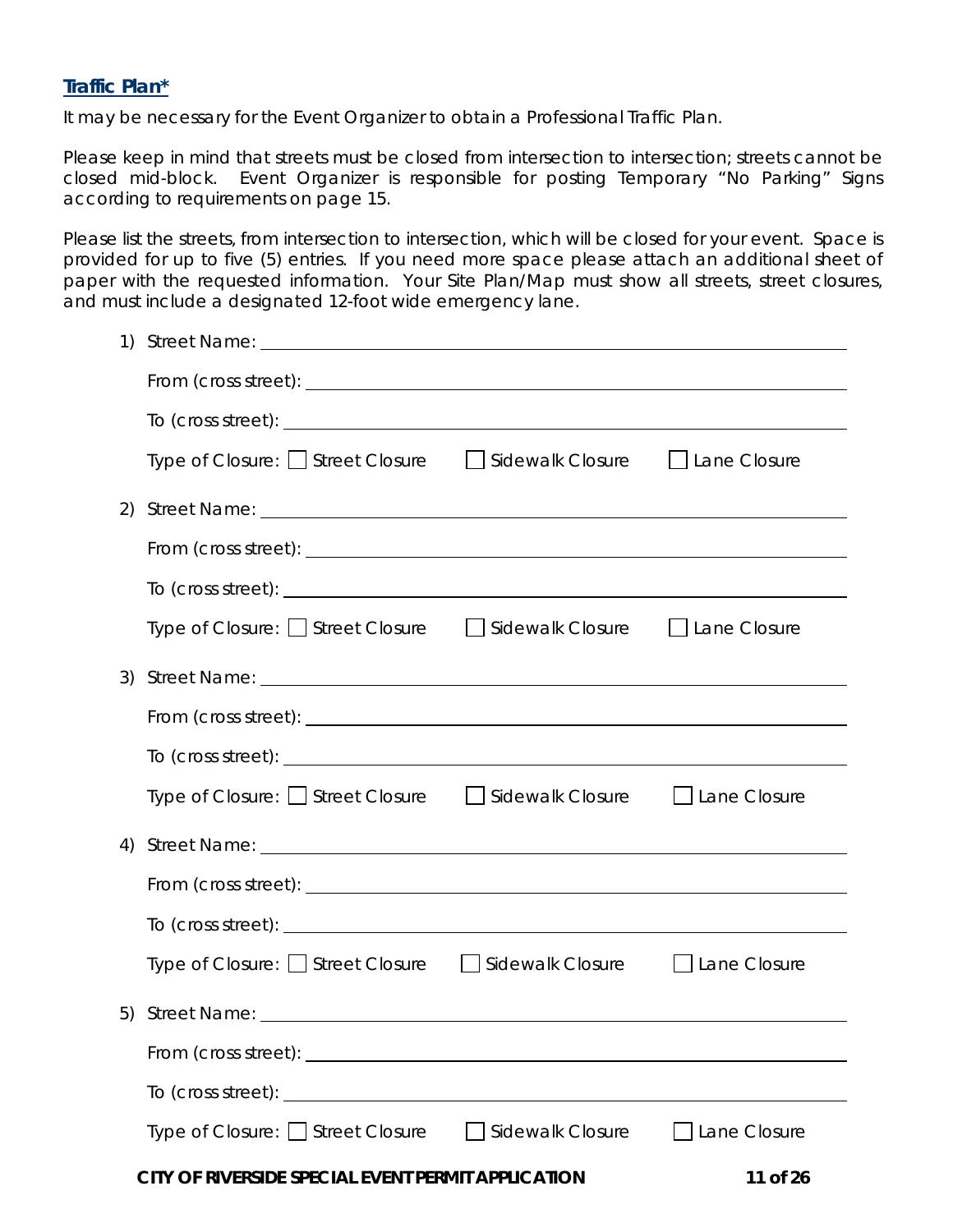# **SECTION IV – VENUE & STAGING**

#### **PARKS, RECREATION & COMMUNITY SERVICES EVENTS**

If you plan to hold your event at a City park it is your responsibility to contact the appropriate division or facility manager within the Parks, Recreation and Community Services Department to coordinate the schedule of your event. Rules, regulations and restrictions unique to each site/facility may apply. For more information please contact the Parks, Recreation & Community Services Department at (951) 826-2000.

#### **Facility Use Permit**

| Will this event take place at a City park?                                | I l Yes | No |  |
|---------------------------------------------------------------------------|---------|----|--|
| <b>Note:</b> Please attach a copy of the Facility Use Permit Application. |         |    |  |
|                                                                           |         |    |  |
| <b>Venue Details*</b>                                                     |         |    |  |

| Venue Name:      |        |         |       |  |
|------------------|--------|---------|-------|--|
| Venue Address:   |        |         |       |  |
| (Street Address) | (City) | (State) | (Zip) |  |

Venue Description (Please attach your Site Plan/Map to your Application Packet):

| <b>Staging Details*</b>                                                     |                                                                                                          |
|-----------------------------------------------------------------------------|----------------------------------------------------------------------------------------------------------|
| The following items will be used at the event (Please mark all that apply): |                                                                                                          |
|                                                                             | $\Box$ Amplified Music $\Box$ Bleacher(s) $\Box$ Dance Floor(s) $\Box$ Live Entertainment* $\Box$ Jumper |
| carts)                                                                      | □ Loud Speaker(s) □ Microphone(s) □ Disk Jockey (DJ) □ Moving Vehicles (Including golf                   |
| Stage(s) Number & Size: 11 Number & Size:                                   |                                                                                                          |
|                                                                             |                                                                                                          |
|                                                                             |                                                                                                          |
| Please indicate location of EZ Ups/canopies and size on Site Plan/Map.      |                                                                                                          |
| Other: _______________________                                              |                                                                                                          |
|                                                                             | *If Live Entertainment is selected, please describe: ___________________________                         |

**Note:** If any of the above items will be used, please indicate their location on your attached Site Plan/Map with Legend. Use of the above items may require the Event Organizer to meet Fire Department, ADA regulations, and insurance requirements.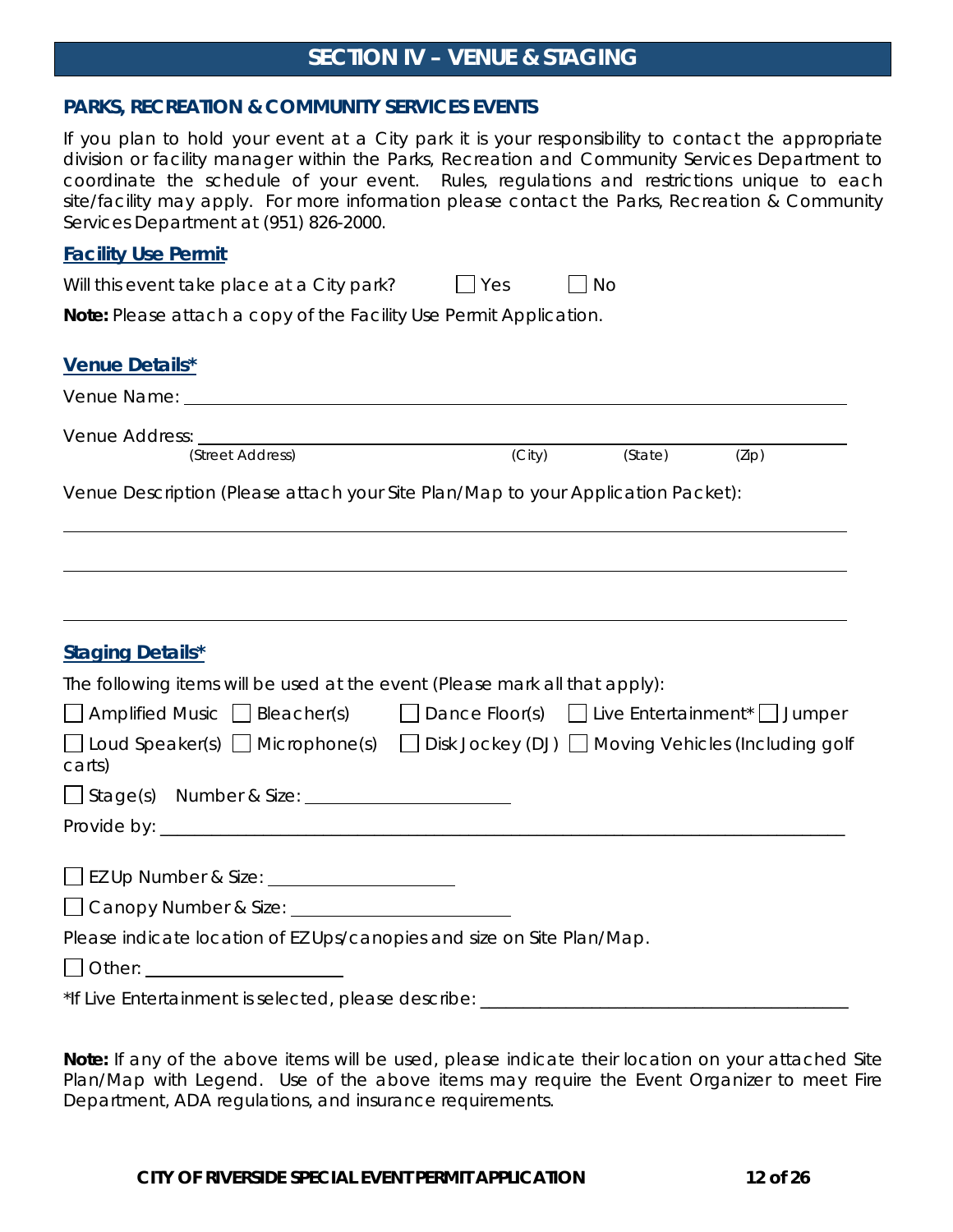# **SECTION V – CATERING & FOOD VENDORS**

### **Catering/Food Vendor Details\***

Event Organizer must obtain a health permit for the event including all food providers. If alcoholic beverages will be provided or sold at the event, an ABC Permit is required. ABC Permit application must be submitted to the city for approval a minimum of 30 days prior to the event. Police services may be required.

Event will include the following (Please mark all that apply):

□ Professional Catering □ Pre-Packaged Food/Beverage Items □ Retails Food Vendors

**Pot Luck Items** 

If a professional caterer will be hired for this event, please provide the following information and attach copies of the company's Business Tax Certificate, Liability Insurance Certificate and Health Certificate.

|                                                                                                                                                                                                                                | (Street Address) | (City) | (State) | (Zip)           |
|--------------------------------------------------------------------------------------------------------------------------------------------------------------------------------------------------------------------------------|------------------|--------|---------|-----------------|
| (If different) (Street Address)                                                                                                                                                                                                |                  | (City) | (State) | (Zip)           |
| Primary Phone Number: (All Controller School School School School School School School School School School School School School School School School School School School School School School School School School School Sc |                  |        |         | Fax Number: ( ) |
| Email: ________________________                                                                                                                                                                                                |                  |        |         |                 |

### **Vendor Information Requirements**

If event will include food vendors, a complete list of all food vendors must be provided a minimum of 15 working days prior to the event. All participating food vendors must have a valid Permit from the County of Riverside Department of Environmental Health, City of Riverside Business Tax Certificate, and Liability Insurance.

Number of Food Vendors:

Number of Non-Food Vendors:

**NOTE: Non-food vendors must also be included on the list and must provide a Business Tax Certificate and Liability Insurance. See appendix for sample vendor list.**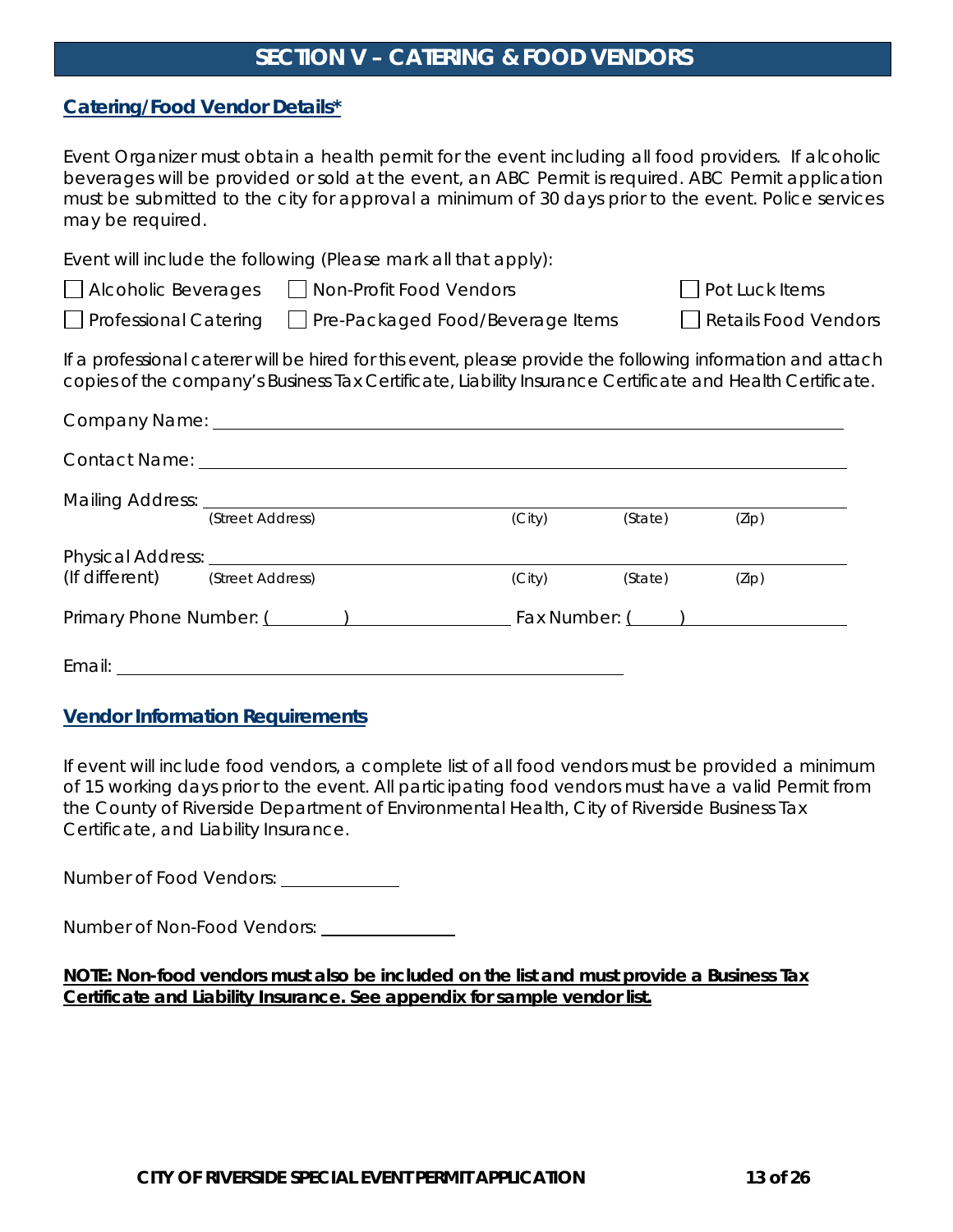# **SECTION VI – PARKING & SHUTTLE SERVICES**

#### **Parking Details**

Please describe Public Parking arrangements. (Please indicate location(s) on Site Plan/Map) If parking is located on private property, please provide a copy of written authorization.

#### **Shuttle Service Details**

| $\bigcap$ Yes<br>Will a shuttle service be provided from parking areas to the event site? |  | $\Box$ No |
|-------------------------------------------------------------------------------------------|--|-----------|
|-------------------------------------------------------------------------------------------|--|-----------|

If yes, please describe the shuttle plan. (Please indicate pick-up and drop-off location(s) on Site Plan/Map)

If providing a private shuttle service, please provide the following information and attach copies of the company's Business Tax Certificate, Liability Insurance Certificate and California State License.

|                                        | Mailing Address: (Street Address)                                       |                                                                                                                                                                                                                                      | (City) | (State) | (Zip)                                                                                                                                                                                                                                |
|----------------------------------------|-------------------------------------------------------------------------|--------------------------------------------------------------------------------------------------------------------------------------------------------------------------------------------------------------------------------------|--------|---------|--------------------------------------------------------------------------------------------------------------------------------------------------------------------------------------------------------------------------------------|
|                                        |                                                                         |                                                                                                                                                                                                                                      |        |         |                                                                                                                                                                                                                                      |
| (If different) (Street Address)        |                                                                         |                                                                                                                                                                                                                                      | (City) | (State) | (Zip)                                                                                                                                                                                                                                |
|                                        | Primary Phone Number: ( ) Cell Phone Number: ( )                        |                                                                                                                                                                                                                                      |        |         |                                                                                                                                                                                                                                      |
|                                        |                                                                         |                                                                                                                                                                                                                                      |        |         |                                                                                                                                                                                                                                      |
|                                        |                                                                         |                                                                                                                                                                                                                                      |        |         |                                                                                                                                                                                                                                      |
| <b>Parking Encroachment Details</b>    |                                                                         |                                                                                                                                                                                                                                      |        |         |                                                                                                                                                                                                                                      |
|                                        | <b>POST "NO PARKING" SIGNS 72 HOURS BEFORE ENCROACHMENT FOR EVENTS</b>  |                                                                                                                                                                                                                                      |        |         |                                                                                                                                                                                                                                      |
| Garage: $\Box$ Yes $\Box$ No           |                                                                         |                                                                                                                                                                                                                                      |        |         |                                                                                                                                                                                                                                      |
| Meters On-Street: $\Box$ Yes $\Box$ No |                                                                         |                                                                                                                                                                                                                                      |        |         | Location: <u>example and the set of the set of the set of the set of the set of the set of the set of the set of the set of the set of the set of the set of the set of the set of the set of the set of the set of the set of t</u> |
| Parking Lot: $\Box$ Yes $\Box$ No      |                                                                         |                                                                                                                                                                                                                                      |        |         |                                                                                                                                                                                                                                      |
| On-Street                              | Parking (not marked): 1 Yes 1 No                                        |                                                                                                                                                                                                                                      |        |         |                                                                                                                                                                                                                                      |
| Marked Stalls: Yes No                  |                                                                         | Location: <u>contract and a series of the series of the series of the series of the series of the series of the series of the series of the series of the series of the series of the series of the series of the series of the </u> |        |         |                                                                                                                                                                                                                                      |
|                                        | Impacts ADA/Disabled Parking Stall(s) or Pedestrian Access Ramps: 1 Yes |                                                                                                                                                                                                                                      |        |         | <b>No</b>                                                                                                                                                                                                                            |

**CITY OF RIVERSIDE SPECIAL EVENT PERMIT APPLICATION 14 of 26**

 $\overline{a}$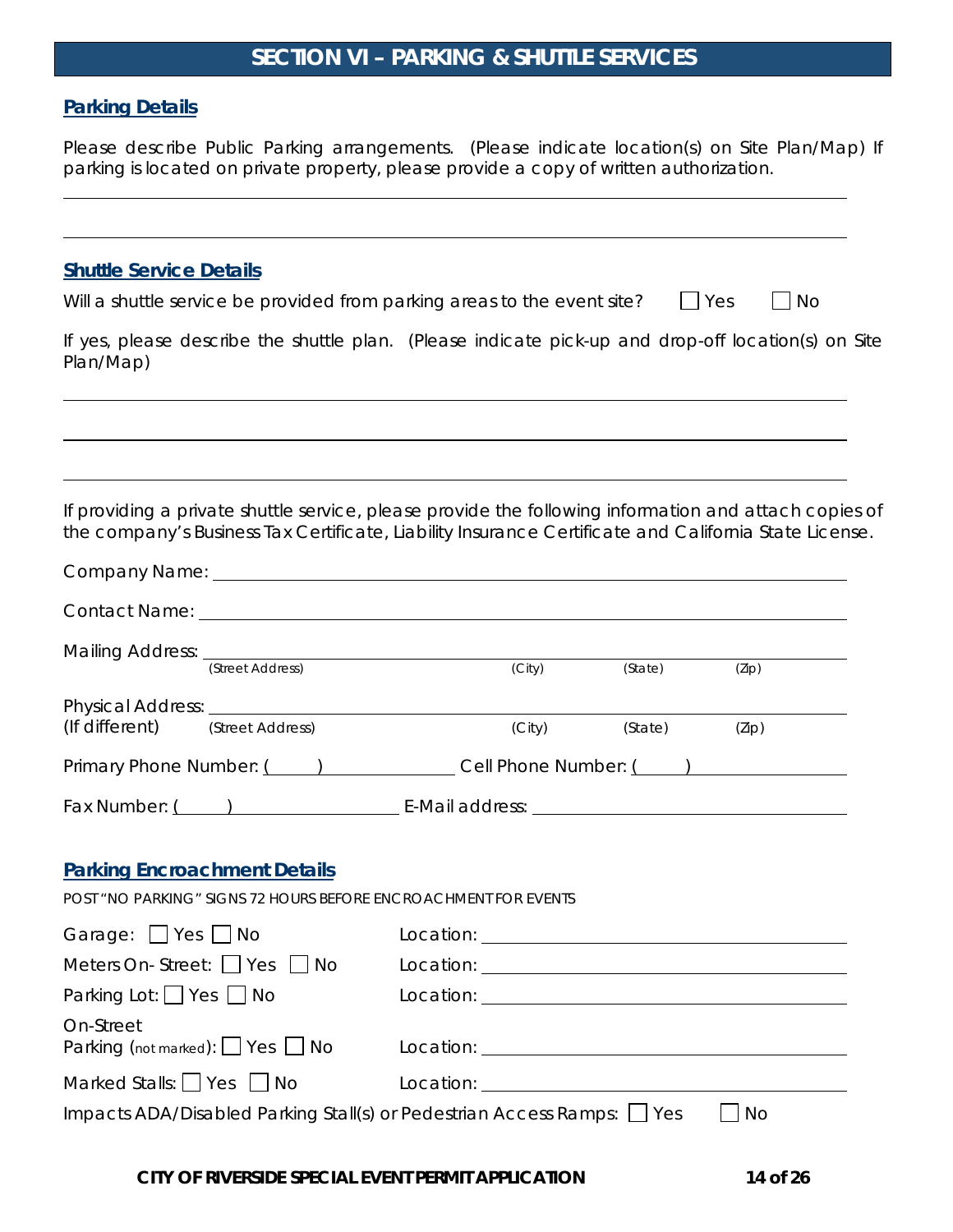How do you plan to utilize the parking space? Provide specific details:

Date/Time Meter Encroachment Begins: AM/PM

Date/Time Meter Encroachment Ends: AM/PM

For Metered Areas- List the meter numbers or space numbers located on the street. Please note that meter rates may apply.

Meter #s:

#### **Be advised that no parking zones, disabled parking and loading zones may not be reserved.**



- Temporary "No Parking" approved in conjunction with special event permits.
- Temporary No Parking Signs must indicate the Date and Time of Restriction AND the RMC 10.52.100 and CVC 22651 (l), (n).



- Temporary No Parking Signs must be posted by the permittee a maximum of 72 hours and a minimum of 24 hours before the date and time they are to take effect. Per California Vehicle Code Section 22651 (l) and (n).
- Temporary No Parking Signs SHALL NOT cover or obscure existing signs or parking meter heads.
- Temporary No Parking Signs must be unobstructed and clearly visible by drivers on the street or affected parking patrons. Post the Temporary No Parking Signs:
	- o Facing oncoming traffic, directly below the existing signage, and at a 45 degree angle to the street
	- o Fastened at both top and bottom
	- o Signs must include "Entire Parking Lot" if an entire parking lot will be closed
	- o Signs must include "Entire Block" if an entire block will be closed
- All Temporary "No Parking Signs" must be removed by the permittee upon the expiration of the signs or at the end of the event, whichever comes first.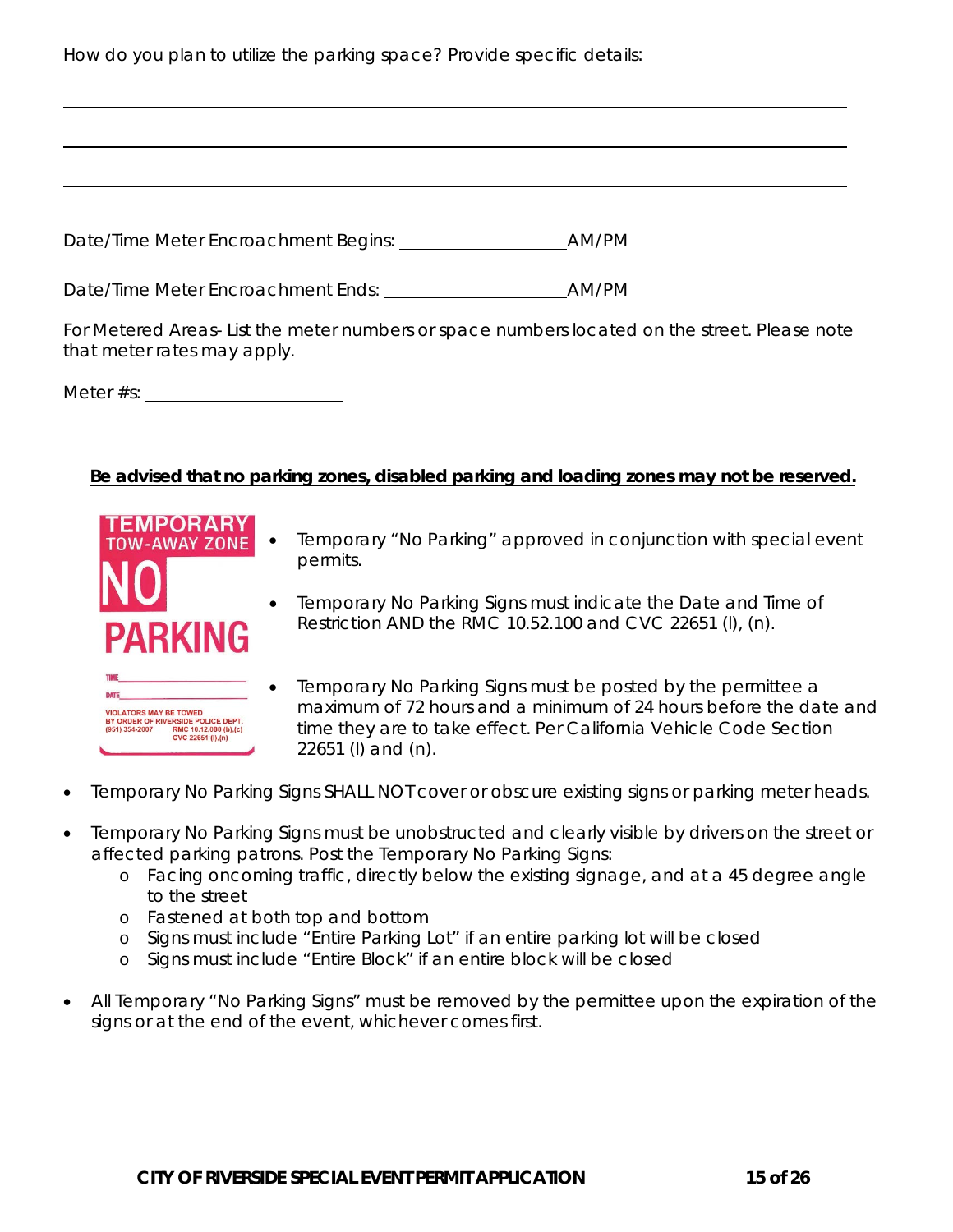# **SECTION VII – SANITATION & WASTE REMOVAL**

### **Restroom Facility Details\***

Some events will require the presence of portable restrooms and/or hand-washing stations. Use of these items will require the Event Organizer to meet ADA regulations. Please contact your rental company for attendance to restroom ratios. A copy of the rental company's City of Riverside Business Tax Certificate and Liability Insurance must be attached to Permit Application. Please indicate location(s) on your Site Plan/Map.

Will Event Organizer provide portable restroom facilities?  $\Box$  Yes  $\Box$  No

If so, please provide the following information. (Please indicate location(s) on Site Plan/Map)

| Contact Name: Contact Name: Contact Name: Contact Name: Contact Name: Contact Name: Contact Name: Contact Name: Contact Name: Contact Name: Contact Name: Contact Name: Contact Name: Contact Name: Contact Name: Contact Name |                                       |         |       |
|--------------------------------------------------------------------------------------------------------------------------------------------------------------------------------------------------------------------------------|---------------------------------------|---------|-------|
| (Street Address)                                                                                                                                                                                                               | (City)                                | (State) | (Zip) |
| Primary Phone Number: ()                                                                                                                                                                                                       | Cell Phone Number: ( ) ______________ |         |       |
|                                                                                                                                                                                                                                |                                       |         |       |

#### **Waste Removal Details\***

Event Organizer is responsible for arranging for the removal of all waste related to the event. This includes, but is not limited to emptying of trash bins and the removal of waste from the event site and other affected areas. A copy of the sanitation company's City of Riverside Business Tax Certificate and Liability Insurance must be attached to Permit Application. If not hiring a professional sanitation company, please provide the following information for the person(s) responsible for waste removal.

Contact Name & Title:

Primary Phone Number: ( ) Cell Phone Number: ( )

E-Mail address:

If hiring a professional sanitation company, please provide the following information.

Company Name:

Contact Name:

| Address: |                  |        |         |       |  |
|----------|------------------|--------|---------|-------|--|
|          | (Street Address) | (City) | (State) | (Zip) |  |
|          |                  |        |         |       |  |

Primary Phone Number: ( ) Cell Phone Number: ( )

E-Mail address: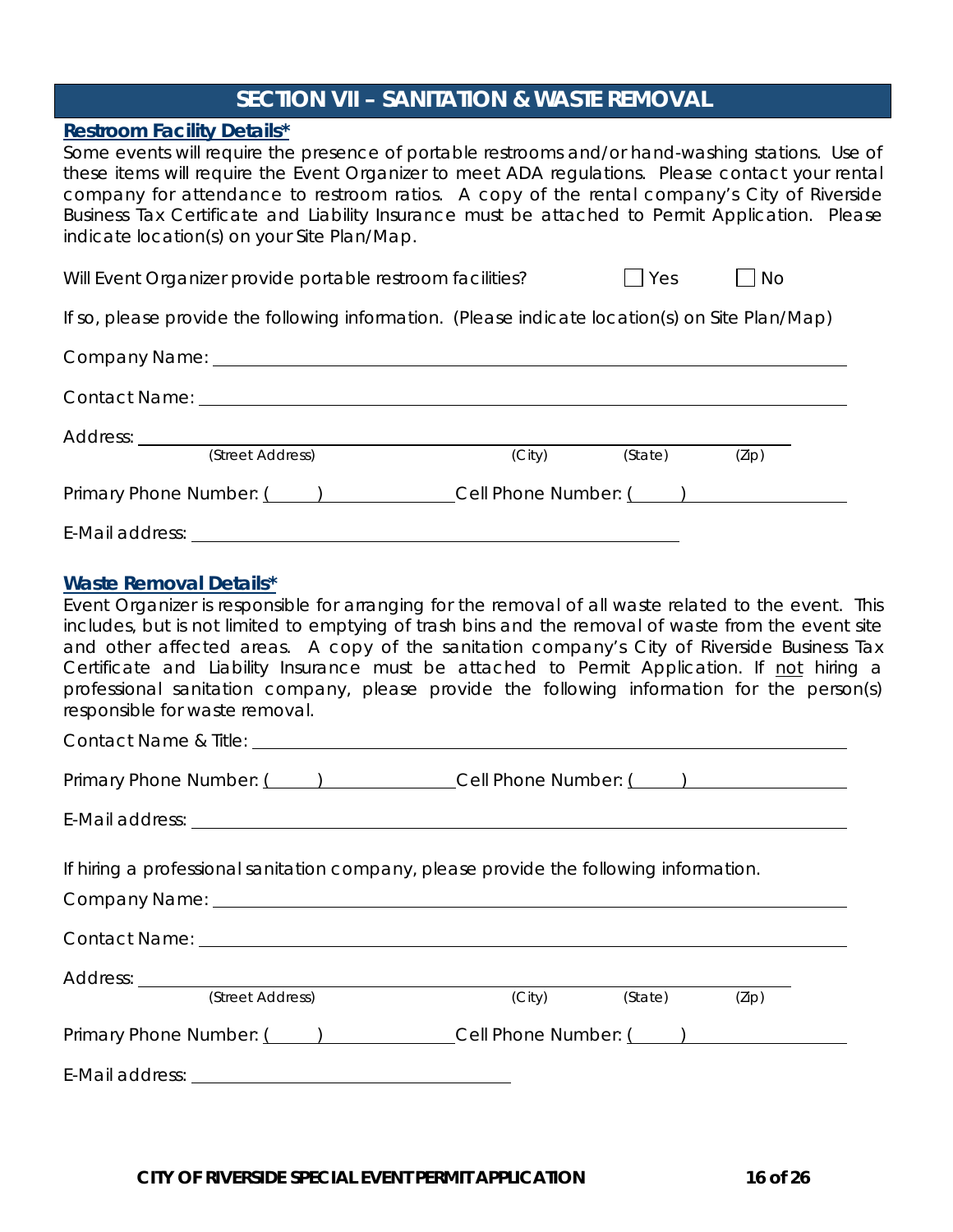# **SECTION VIII – SECURITY, POLICE & FIRE**

**Security and/or Police\***

 $\Box$  If necessary, in case of emergency, the On-Site Contact will call 9-1-1.

Event Organizer is requesting assistance from the Riverside Police Department. The Riverside Police Department will require a signed contract for services provided.

Event Organizer will provide a private security company.

If providing a private security company, please provide the following information and attach copies of the company's City of Riverside Business Tax Certificate, Liability Insurance and California State License.

|                                               |                  | Company Name: Company Name:                           |                                                                                           |         |                                                                                                                                                                                                       |  |
|-----------------------------------------------|------------------|-------------------------------------------------------|-------------------------------------------------------------------------------------------|---------|-------------------------------------------------------------------------------------------------------------------------------------------------------------------------------------------------------|--|
|                                               |                  | Contact Name: <u>Contact Name:</u> Contact Name: 2004 |                                                                                           |         |                                                                                                                                                                                                       |  |
| Mailing Address: (Street Address)             |                  |                                                       | (City)                                                                                    | (State) | (Zip)                                                                                                                                                                                                 |  |
| Physical Address: _________<br>(If different) | (Street Address) |                                                       | (City)                                                                                    | (State) | (Zip)                                                                                                                                                                                                 |  |
|                                               |                  |                                                       |                                                                                           |         |                                                                                                                                                                                                       |  |
|                                               |                  |                                                       |                                                                                           |         |                                                                                                                                                                                                       |  |
| <b>Fire</b>                                   |                  |                                                       | A Fire Building & Safety Permit will be required if using generators that exceed 10,000KW |         |                                                                                                                                                                                                       |  |
| use of weaponry for special effects.          |                  |                                                       | loaded and/or discharged. Please contact your City Liaison for more information.          |         | $\Box$ Event will host the use of fireworks, explosive devices, pyrotechnics, mock gunfire and/or the<br>Note: Please be advised that a police officer is required to be present any time weapons are |  |
|                                               |                  |                                                       | weaponry for special effects, please provide the following information.                   |         | If hosting the use of fireworks, explosive devices, pyrotechnics, mock qunfire and/or the use of                                                                                                      |  |
|                                               |                  | Date and Time of Demonstration: <u>contained</u>      |                                                                                           |         |                                                                                                                                                                                                       |  |
|                                               |                  |                                                       |                                                                                           |         |                                                                                                                                                                                                       |  |
| the Site Plan/Map):                           |                  |                                                       |                                                                                           |         | Demonstration & Location Description (Please indicate the location of the show and/or launching on                                                                                                    |  |
|                                               |                  |                                                       |                                                                                           |         |                                                                                                                                                                                                       |  |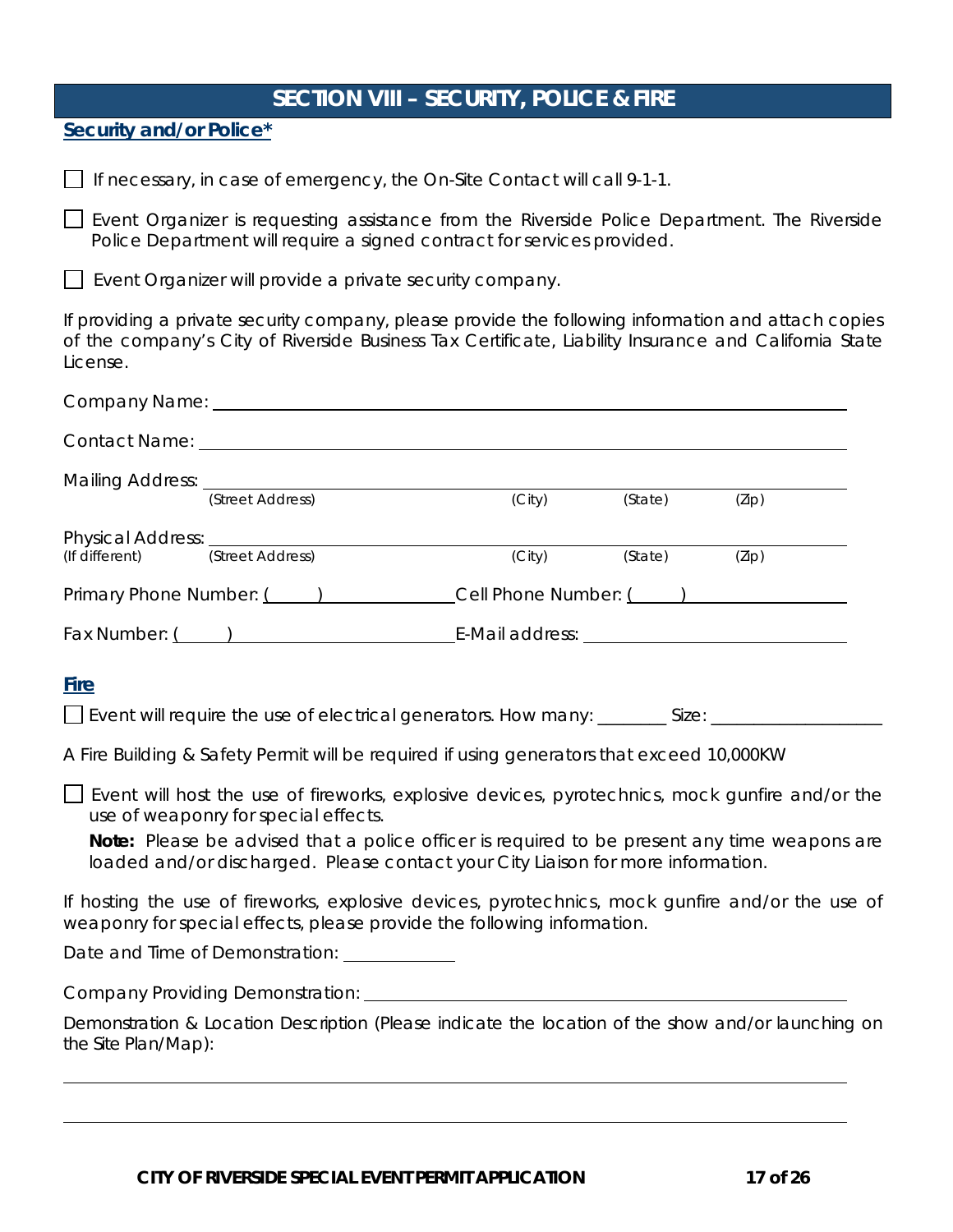# **SECTION IX– EMERGENCY SERVICES**

#### **Medical Plan\***

All events are required to have a First Aid Station on-site. Please indicate the location on the Site Plan/Map.

If necessary, in the case of an emergency, the On-Site Contact will call 9-1-1.

 $\Box$  Event Organizer will provide an ambulance company to be on site.

Event Organizer will provide a medical doctor, registered nurse, and/or EMT Staff to be on site.

If providing an ambulance company, please provide the following information and attach copies of their City of Riverside Business Tax Certificate, Liability Insurance and California State License.

| Contact Name: <u>example and a series of the series of the series of the series of the series of the series of the series of the series of the series of the series of the series of the series of the series of the series of t</u> |        |         |       |
|--------------------------------------------------------------------------------------------------------------------------------------------------------------------------------------------------------------------------------------|--------|---------|-------|
|                                                                                                                                                                                                                                      |        |         |       |
| Mailing Address: (Street Address) (City)                                                                                                                                                                                             | (City) | (State) | (Zip) |
|                                                                                                                                                                                                                                      |        |         |       |
| (Street Address)<br>(If different)                                                                                                                                                                                                   | (City) | (State) | (Zip) |
|                                                                                                                                                                                                                                      |        |         |       |
|                                                                                                                                                                                                                                      |        |         |       |
| If providing a medical doctor, RN, and/or EMT Staff, please provide the following information and<br>attach a copy of their identification credentials.                                                                              |        |         |       |
|                                                                                                                                                                                                                                      |        |         |       |
|                                                                                                                                                                                                                                      |        |         |       |
|                                                                                                                                                                                                                                      |        |         |       |
| (Street Address)                                                                                                                                                                                                                     | (City) | (State) | (Zip) |
|                                                                                                                                                                                                                                      |        |         |       |
| (Street Address)<br>(If different)                                                                                                                                                                                                   | (City) | (State) | (Zip) |
| Primary Phone Number: () Cell Phone Number: ()                                                                                                                                                                                       |        |         |       |
|                                                                                                                                                                                                                                      |        |         |       |
| <b>Evacuation Plan</b>                                                                                                                                                                                                               |        |         |       |
| Please provide a detailed description of your emergency evacuation plan.                                                                                                                                                             |        |         |       |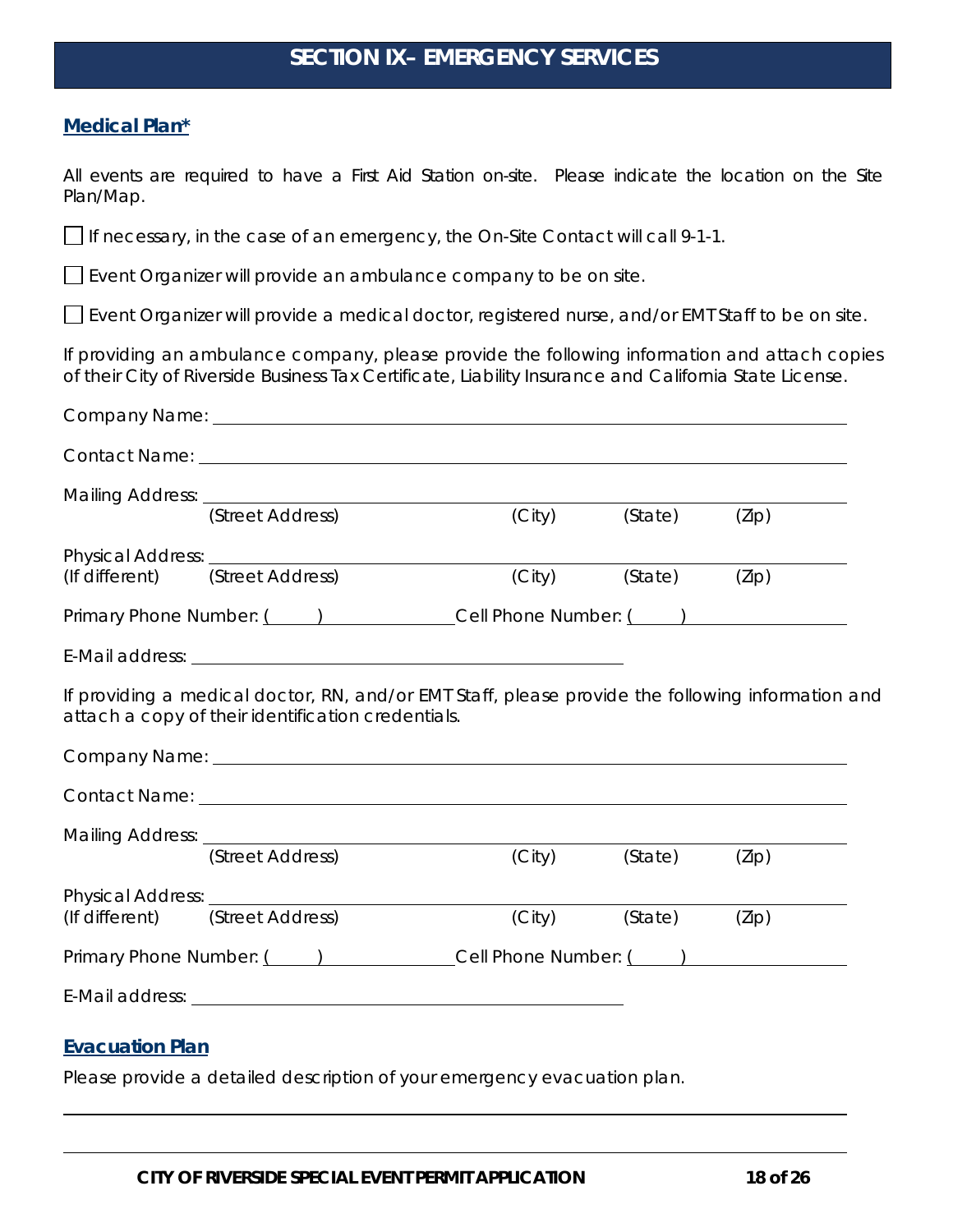# **SECTION X – SITE PLAN/MAP INSTRUCTIONS**

All site plans/maps must be submitted using 8 ½" x 11" or 8 ½" x 14" white paper. **All applicants are required to submit a detailed Site Plan/Map.**

Site plans/maps must also include a key showing the use of symbols for people, vehicles, first aid station(s), cooking station(s), food tables, stage(s), platform(s), barricades, 12 foot fire lane, etc.

If using Computer Assisted Generation (CAG) for the site plan/map please ensure the use of Arial Fonts no smaller than size 10.

# **SECTION XI – MISCELLANEOUS**

#### **Animals**

If animals will be present, food service canopies/tents must be at least fifty (50) feet away. It will also be required that Event Organizer provides portable hand-washing stations.

Will there be any kind of animals at this event (e.g. petting zoo, pony rides, etc.)?  $\Box$  Yes  $\Box$  No

If yes, please list type of animal(s):

\_\_\_\_\_\_\_\_\_\_\_\_\_\_\_\_\_\_\_\_\_\_\_\_\_\_\_\_\_\_\_\_\_\_\_\_\_\_\_\_\_\_\_\_\_\_\_\_\_\_\_\_\_\_\_\_\_\_\_\_\_\_\_

If so, please indicate the location of the animals on the Site Plan/Map. Additional permitting may be required.

#### **Balloons/Balloon Launching**

It is required that the Event Organizer contact the Riverside Airport at (951) 351-6113 to obtain information regarding weather and timing of air flights in the direction of the launch. Mylar balloons, string, ribbon and/or valves are not permitted when launching balloons.

Will Mylar and/or latex helium-filled balloons be launched/sold at the event?  $\Box$  Yes  $\Box$  No

If so, please indicate launch site on Site Plan/Map. How many balloons will be launched?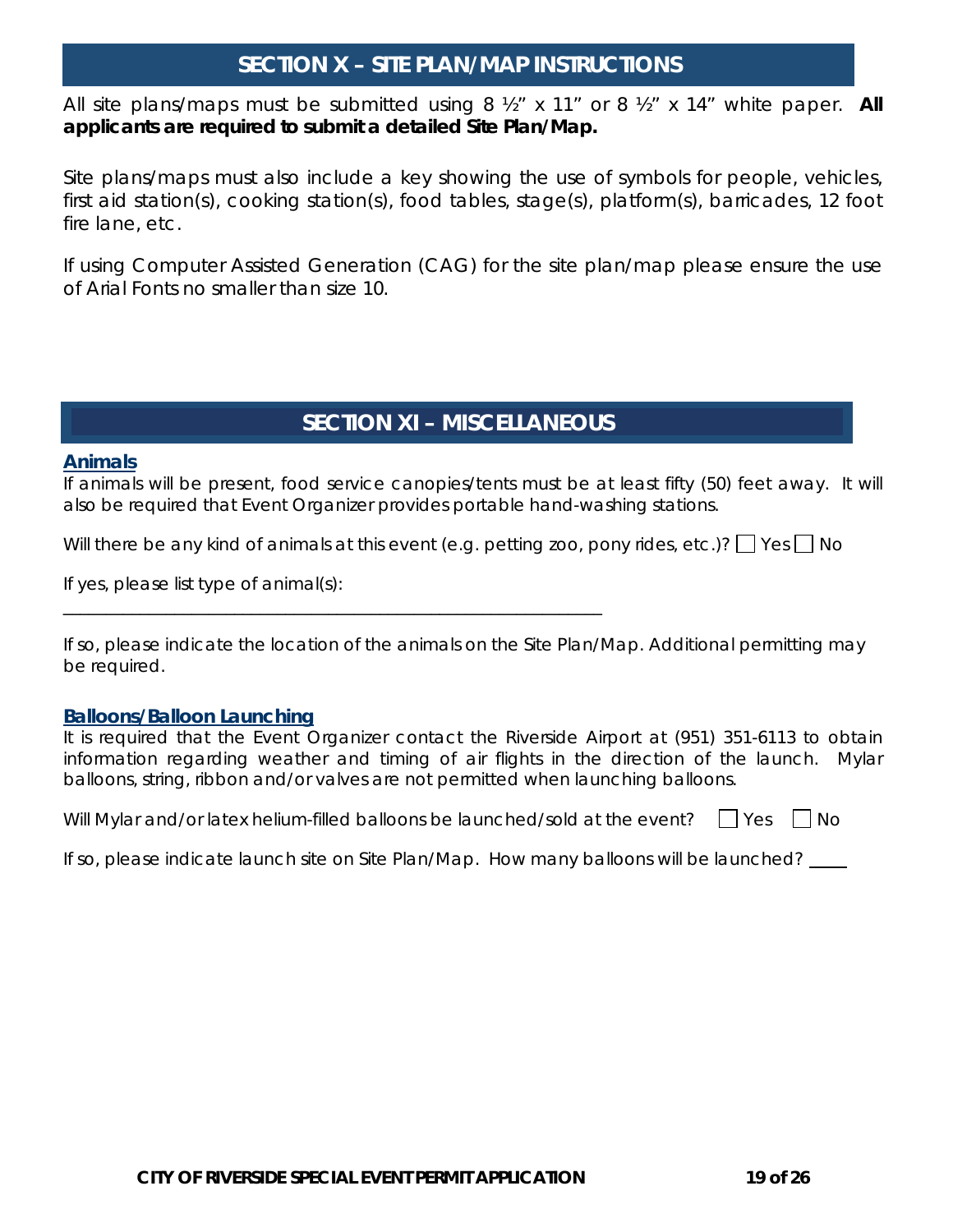# **INDEMNIFICATION AGREEMENT**

Host Organization and/or Event Organizer agree, in consideration of the granting of this Application and Special Event Permit for:

|    |            | to be held on |               |  |
|----|------------|---------------|---------------|--|
|    | Event Name |               | Event Date(s) |  |
| by |            | Ο1            |               |  |

Event Organizer/Primary Applicant **Host Communist Communist Communist Communist Communist Communist Communist Communist Communist Communist Communist Communist Communist Communist Communist Communist Communist Communist Co** 

Host Organization and/or Event Organizer(s) agree to defend, indemnify and hold harmless the City of Riverside, and the City of Riverside's employees, officers, managers, agents, council members, and volunteers harmless from any and all losses, damages, claims for damage, liability, lawsuits, judgment expense and cost(s) arising from any injury or death to any person or damage to any property including all reasonable costs for investigation and defense thereof (including, but not limited to, attorney fees, costs and expert fees) arising out of or attributed to the issuance of Applicant's Special Event Permit regardless of where the injury, death or damage may occur, unless such injury, death or damage is caused by the sole negligence or willful misconduct of the City.

Host Organization and/or Event Organizer agree to provide satisfactory evidence of, and shall thereafter maintain during the specified special event, such insurance policies and coverages in the types, limits, forms and ratings required by the City's Risk Manager or City Attorney or their designee.

Host Organization and/or Event Organizer hereby requests waiver of insurance under the prohibitive cost exemption. **Note: This waiver is offered only to Block Party/Neighborhood Event Applicants.**

Print Name

Signature **Date**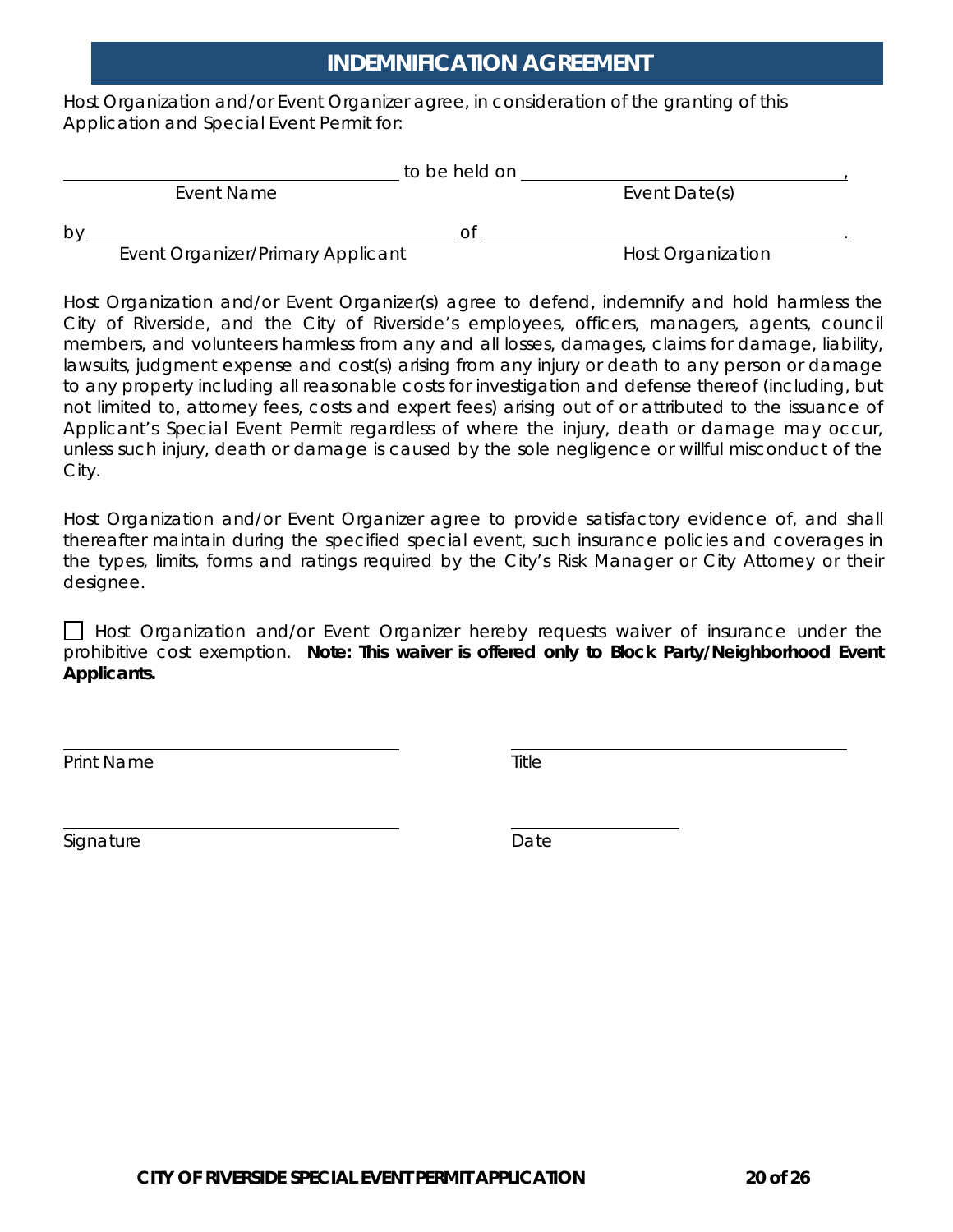# **APPLICANT AGREEMENT**

Please read each statement. Initialing next to each statement indicates your understanding and agreement to the statement.

Host Organization and/or Event Organizer agrees, upon request, to provide a General Liability Insurance Certificate providing evidence of general liability insurance coverage in the minimum amount of \$1,000,000 combined single limit, \$2,000,000 aggregate AND \$1,000,000 Auto Liability if the event includes any moving vehicles including golf carts AND an additional insured endorsement naming the City of Riverside, its officers, employees and agents' as additional insured. This document must be submitted no later than fifteen (15) days prior to the event start date.

Host Organization and/or Event Organizer agrees, upon request, to submit a Security Plan setting forth the proposed security measures to be taken to protect the health, safety and welfare of the participants, spectators, bystanders and passersby. This plan may be reviewed by the Police Department who may require alterations to the plan. Security measures may include but are not limited to the hiring of a private security or Riverside Police Officers at the expense of the Event Organizer.

Host Organization and/or Event Organizer agrees, upon request, to provide a copy of their Determination Letter, as issued by the Internal Revenue Service of the United States or State of California, if the application is made on behalf of any organization representing itself as a tax-exempt, non-profit and/or charitable organization.

Host Organization and/or Event Organizer agree, upon request, to pay a refundable Cleaning Deposit no later than ten (10) days prior to the event as a condition of the issuance of the Special Event Permit. Applicant also agrees to pay any clean-up costs, in excess of the deposit, incurred by the City as a result of additional clean-up required to return the event location and surrounding area to its previous condition.

Host Organization and/or Event Organizer agree to notify all residents and businesses that will be affected by street/sidewalk closures and/or amplified sound. Notification also includes the posting of official temporary "No Parking" signs on streets involved in closures for the event.

Host Organization and/or Event Organizer agree to supply warning signs and/or barricades and to situate them in such a position that the road closure may be maintained in a safe and orderly manner. Barricades must be manned at all times during street closures.

Host Organization and/or Event Organizer agree that any false statement or material misrepresentation made in support of this application and permit is cause for denial of issuance of a Special Event Permit. Applicant also agrees that failure to adhere to the policies and procedures established by the City of Riverside ordinance number 6102, known as the "Special Events Ordinance", or any conditions or restrictions imposed upon the permit by the Riverside Police Department or the Community and Economic Development Department, is cause for revocation of the Special Event Permit. Applicant further agrees that the Special Event Permit may be revoked at any time by any supervisor of the Riverside Police Department or the Community and Economic Development Department.

By signing below, Host Organization and/or Event Organizer indicate understanding and agreement to the above statements.

Print Name

Signature **Date**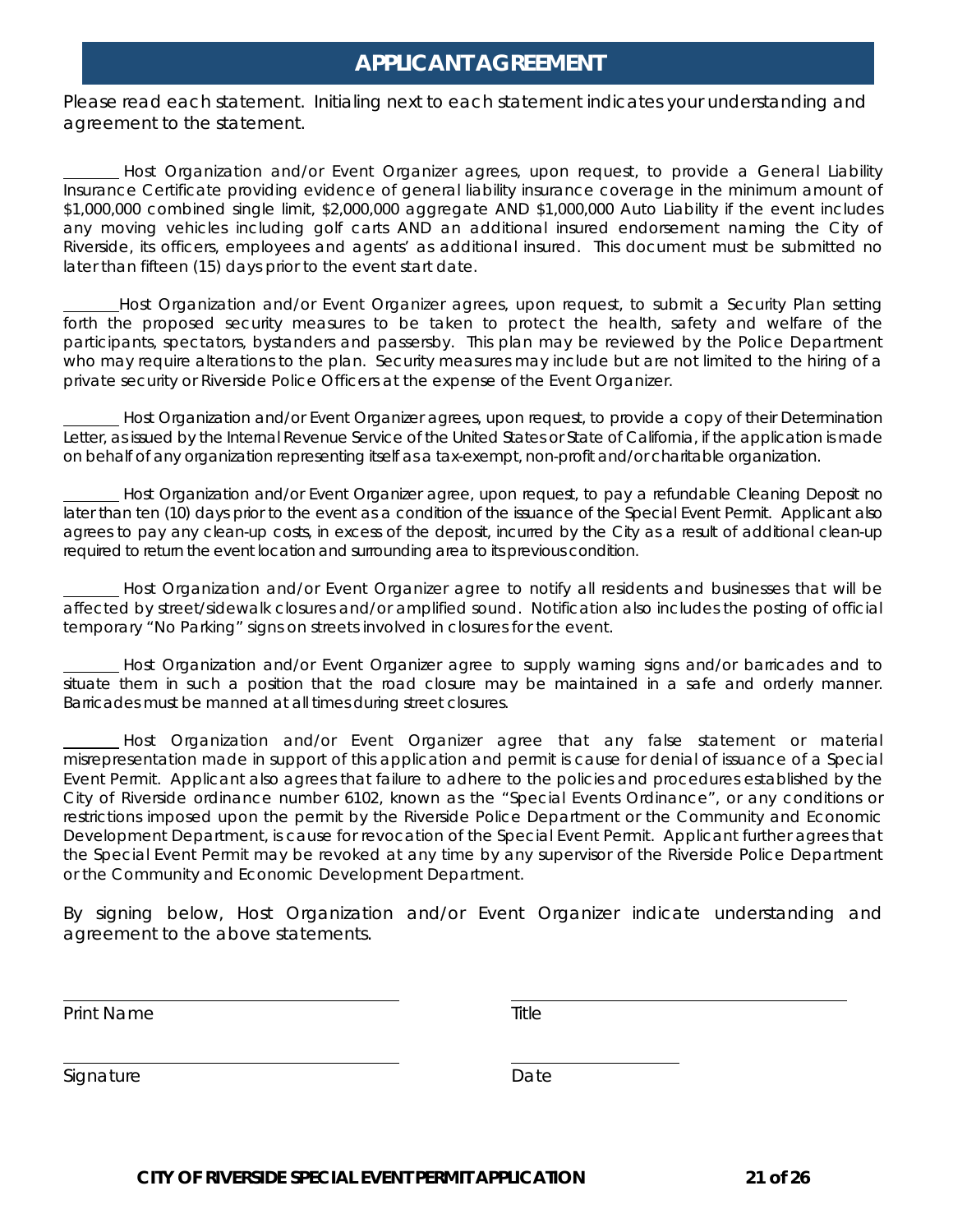# **APPENDIX**

This section provides you with documents that you may need to complete the application process. This section includes:

- Block Party Petition for Temporary Street Closure
- Notification of Temporary Street Closure
- Insurance Sample
- Notice of Temporary Parking Encroachment
- Participating Vendor List

For more information please contact (951) 826-2427 or specialevents@riversideca.gov.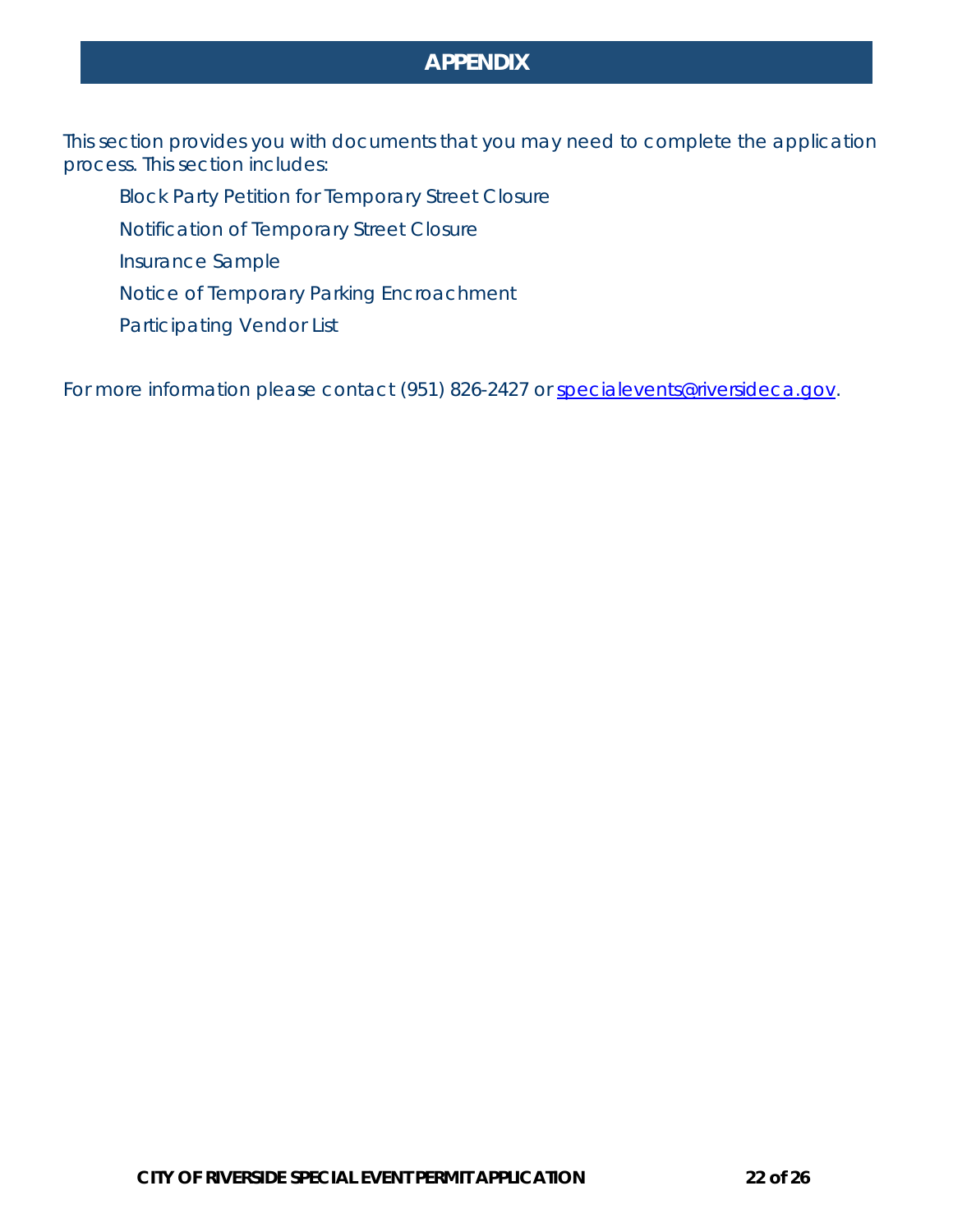#### **BLOCK PARTY PETITION FOR TEMPORARY STREET CLOSURE**

The City of Riverside requires that all affected residents/businesses both on and adjacent to a proposed street closure sign this petition. Therefore, this document serves as a petition for the following proposed street closure.

| Name of Person Responsible for Initiating this Petition: _______________________                     |                      |  |                                                                                                         |  |  |
|------------------------------------------------------------------------------------------------------|----------------------|--|---------------------------------------------------------------------------------------------------------|--|--|
|                                                                                                      |                      |  | A temporary street closure has been requested for the following date(s)/time(s) for the streets listed. |  |  |
|                                                                                                      | (Day of Week) (Date) |  |                                                                                                         |  |  |
|                                                                                                      | (Day of Week) (Date) |  |                                                                                                         |  |  |
|                                                                                                      |                      |  |                                                                                                         |  |  |
| The purpose of the proposed street closure is (Event Description): _________________________________ |                      |  |                                                                                                         |  |  |
|                                                                                                      |                      |  |                                                                                                         |  |  |

By signature of this "Petition for Temporary Street Closure," the undersigned hereby agrees to defend, indemnify and hold harmless the City of Riverside, its officers, employees and agents from any and all losses, damages, claims for damages, liability, expense or cost arising from any accident or occurrence causing any injury or damage of any person or property arising out of or attributed to the closure of the above-noted street(s) or the authorization therefore.

| 1                |           |              |
|------------------|-----------|--------------|
| Print Name       | Signature |              |
|                  |           |              |
| <b>Address</b>   |           | Phone Number |
| 2.               |           |              |
| Print Name       | Signature |              |
|                  |           |              |
| <b>Address</b>   |           | Phone Number |
| 3.               |           |              |
| Print Name       | Signature |              |
|                  |           |              |
| <b>Address</b>   |           | Phone Number |
| $\overline{4}$ . |           |              |
| Print Name       | Signature |              |
|                  |           |              |
| <b>Address</b>   |           | Phone Number |
|                  |           |              |

**CITY OF RIVERSIDE SPECIAL EVENT PERMIT APPLICATION 23 of 26**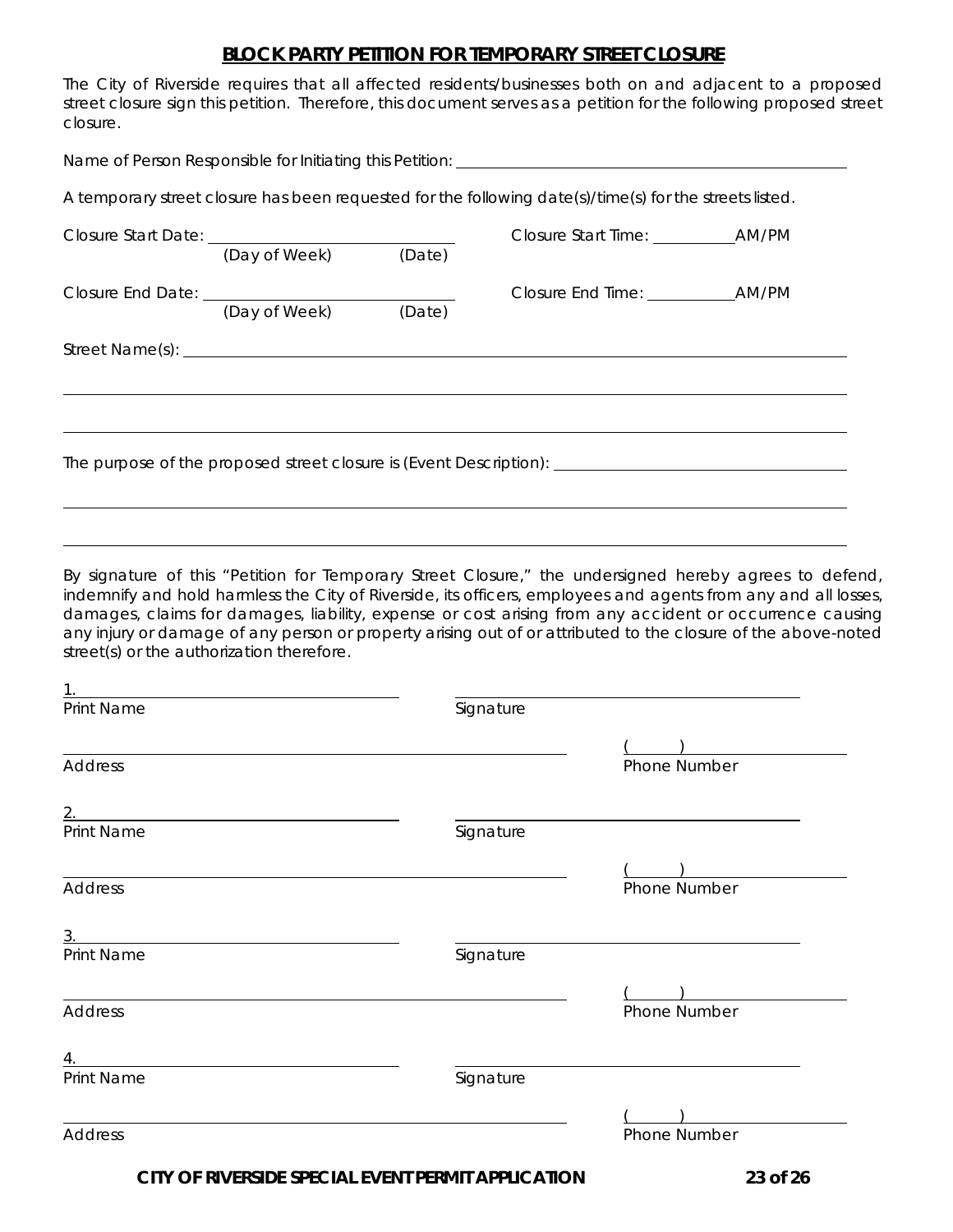#### **NOTICE OF TEMPORARY STREET CLOSURE**

The City of Riverside requires that all affected residents/businesses both on and adjacent to a proposed street closure be notified of such a street closure. Therefore, this document serves as proof of notice of the proposed street closure listed.

A temporary street closure has been requested for the following date(s)/time(s) for the streets listed.

| Closure Start Date: \\square \\square Start Date: \\square \\square \square \square \square \square \square \square \square \square \square \square \square \square \square \square \square \square \square \square \square \s       |               |                |        |              |       |
|--------------------------------------------------------------------------------------------------------------------------------------------------------------------------------------------------------------------------------------|---------------|----------------|--------|--------------|-------|
|                                                                                                                                                                                                                                      | (Day of Week) | (Date)         |        |              |       |
| Closure End Date: (Day of Week)                                                                                                                                                                                                      |               |                |        |              |       |
|                                                                                                                                                                                                                                      |               | (Date)         |        |              |       |
|                                                                                                                                                                                                                                      |               |                |        |              |       |
|                                                                                                                                                                                                                                      |               |                |        |              |       |
|                                                                                                                                                                                                                                      |               |                |        |              |       |
|                                                                                                                                                                                                                                      |               |                |        |              |       |
|                                                                                                                                                                                                                                      |               |                |        |              |       |
|                                                                                                                                                                                                                                      |               |                |        |              |       |
|                                                                                                                                                                                                                                      |               |                |        |              |       |
|                                                                                                                                                                                                                                      |               |                |        |              |       |
|                                                                                                                                                                                                                                      |               |                |        |              |       |
|                                                                                                                                                                                                                                      |               |                |        |              |       |
| Host Organization Name: <b>contract and the Contract of Contract Act of Contract and Contract Act of Contract Act of Contract Act of Contract Act of Contract Act of Contract Act of Contract Act of Contract Act of Contract Ac</b> |               |                |        |              |       |
| Contact Name: Name and Service Contact Name and Service Contact Name and Service Contact Name and Service Contact Name and Service Contact Name and Service Contact Name and Service Contact Name and Service Contact Name and       |               |                |        |              |       |
|                                                                                                                                                                                                                                      |               |                |        |              |       |
| Mailing Address: (Street Address)                                                                                                                                                                                                    |               |                | (City) | (State)      | (Zip) |
| Acknowledgement:                                                                                                                                                                                                                     |               |                |        |              |       |
| By signing below, the undersigned acknowledges receipt of the above "Notice of Temporary Street Closure."                                                                                                                            |               |                |        |              |       |
|                                                                                                                                                                                                                                      |               |                |        |              |       |
| <b>Print Name</b>                                                                                                                                                                                                                    |               | Signature      |        | Title        | Date  |
|                                                                                                                                                                                                                                      |               |                |        |              |       |
| <b>Business Name</b>                                                                                                                                                                                                                 |               | <b>Address</b> |        | Phone Number |       |
|                                                                                                                                                                                                                                      |               |                |        |              |       |
| 2.<br><b>Print Name</b>                                                                                                                                                                                                              |               | Signature      |        | Title        | Date  |
|                                                                                                                                                                                                                                      |               |                |        |              |       |
| <b>Business Name</b>                                                                                                                                                                                                                 |               | <b>Address</b> |        | Phone Number |       |
|                                                                                                                                                                                                                                      |               |                |        |              |       |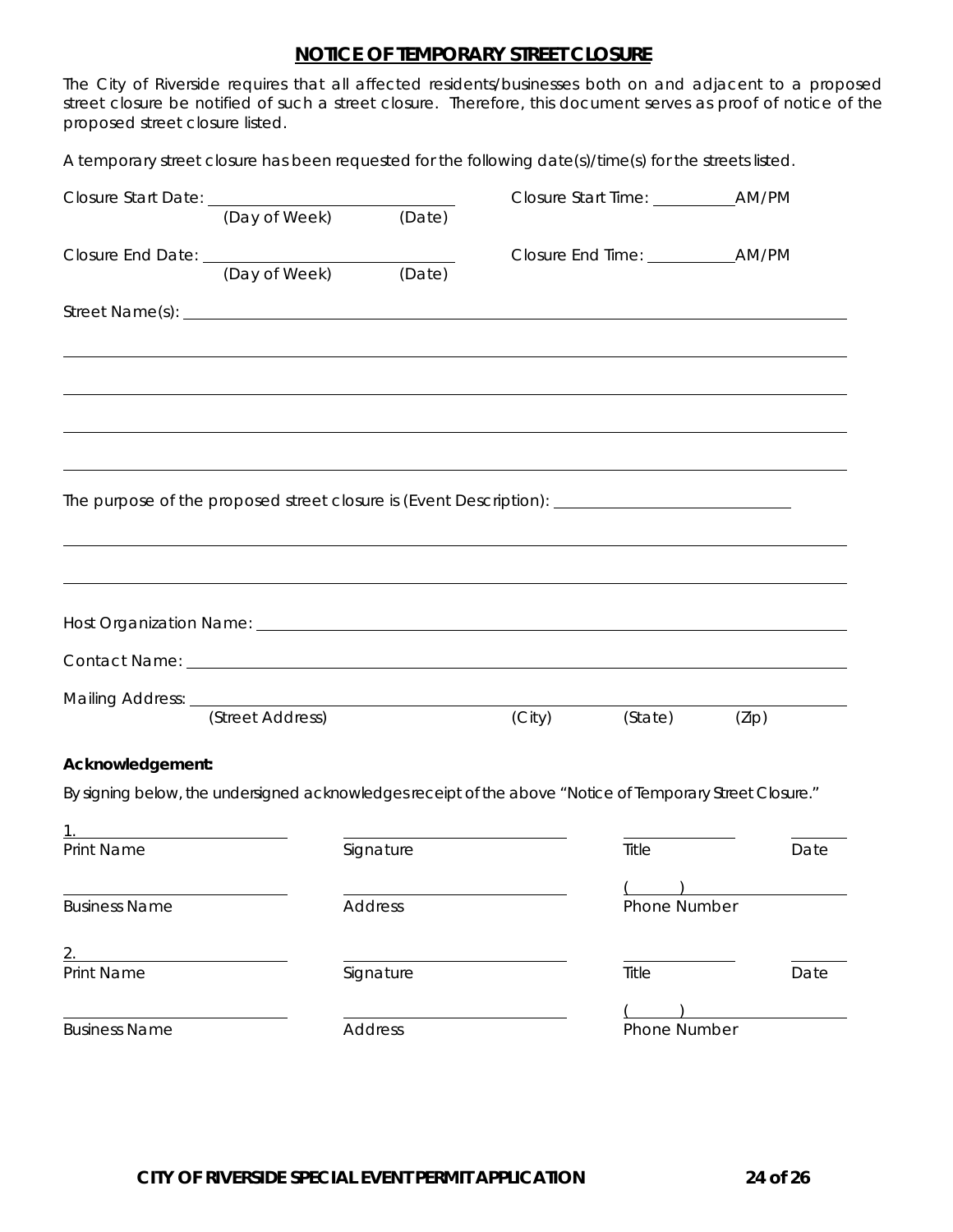#### **NOTICE OF TEMPORARY PARKING ENCROACHMENT**

The City of Riverside requires that all affected residents/businesses both on and the adjacent to a proposed parking encroachment be notified. Therefore, this document serves as a template of proof of notice of the proposed parking encroachment listed.

A temporary parking encroachment has been requested for the following date(s) and time(s) at the location listed below:

Parking Encroachment Start Date: \_\_\_\_\_\_\_\_\_\_\_\_\_\_\_\_\_\_\_\_\_\_\_ Parking Encroachment Start Time: \_\_\_\_\_\_\_AM/PM (Day of Week and Date)

(Day of Week and Date)

Parking Encroachment End Date: \_\_\_\_\_\_\_\_\_\_\_\_\_\_\_\_\_\_\_\_\_ Parking Encroachment End Time: \_\_\_\_\_\_\_\_AM/PM

| Garage: $YES \Box NO \Box$                                                                        | Location (Address, Lot or Garage): |
|---------------------------------------------------------------------------------------------------|------------------------------------|
| Meters On-Street: $YES \Box NO \Box$                                                              |                                    |
| <b>Parking Lot:</b> YES $\Box$ NO $\Box$                                                          |                                    |
| On-Street Parking (not marked): $YES \Box NO \Box$                                                |                                    |
| <b>Marked Stalls:</b> YES $\Box$ NO $\Box$<br>Impacts ADA/Disabled Parking Stall(s) or Pedestrian |                                    |
| Access Ramps: $YES \Box NO \Box$                                                                  |                                    |

\_\_\_\_\_\_\_\_\_\_\_\_\_\_\_\_\_\_\_\_\_\_\_\_\_\_\_\_\_\_\_\_\_\_\_\_\_\_\_\_\_\_\_\_\_\_\_\_\_\_\_\_\_\_\_\_\_\_\_\_\_\_\_\_\_\_\_\_\_\_\_\_\_\_\_\_\_\_\_\_\_\_\_\_\_\_\_

The purpose of the proposed parking encroachment is (Description):

| Acknowledgement:<br>Encroachment." | By signing below, the undersigned acknowledges receipt of the above "Notice of Temporary Parking |
|------------------------------------|--------------------------------------------------------------------------------------------------|
|                                    |                                                                                                  |
|                                    |                                                                                                  |
|                                    |                                                                                                  |
|                                    |                                                                                                  |
|                                    |                                                                                                  |